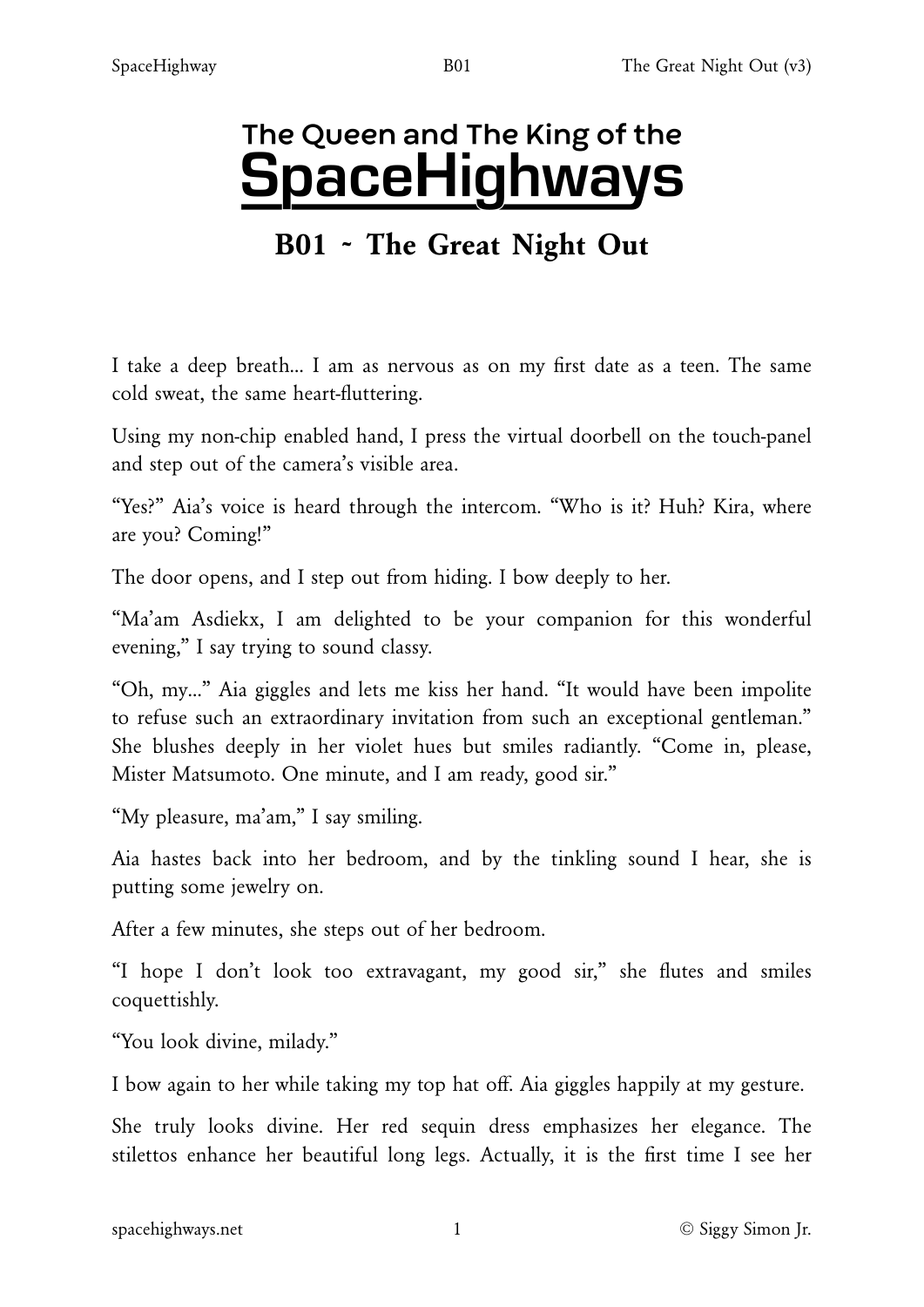wearing such high heels. She usually wears flats, or low block or kitten heels, even in her Lolita dress.

It's also the first time I see the jewelry she wears tonight. Beautiful earrings adorn her delicate ears. They look like dark blue constellations glittering at her face's sides. The necklace resembles galaxies hanging from her neck. Impressive…

"It is a pleasure to accompany such a wonderful lady this afternoon," I say and offer her my arm.

She happily hooks into my arm without wavering. Now that I mention it, I think it is the first—no, the second time I offered her my arm. She usually hooked into mine without even asking.

"The pleasure is all mine, my good sir," she giggles coyly. "Shall we?" she adds with a bright smile.

"But of course, milady."

The moment we step onto the street, a fancy limousine stops in front of us. A young Ïiha-Felii mestizo steps out, walks around the expensive car, and stops in front of us.

·

"Madam Asdiekx and Mister Matsumoto, I presuppose," she says.

"The same," I confirm.

"A true honor to be your chauffeur, ma'am, sir. I am Turangalîla and at your full disposition for tonight," she says and bows deeply to us.

"My thanks," I tell her. "We are in your hands."

"Do not worry and enjoy your ride to the Dutchess, ma'am, sir," she says opening the door for us.

Completely in awe, Aia steps into the huge limo while I help her in.

"Thanks, dear," she finally says.

I also enter and sit at Aia's side while Turangalîla closes the door and hastes back to the driver's cabin.

"I—" Aia stutters. "Is—is this real?"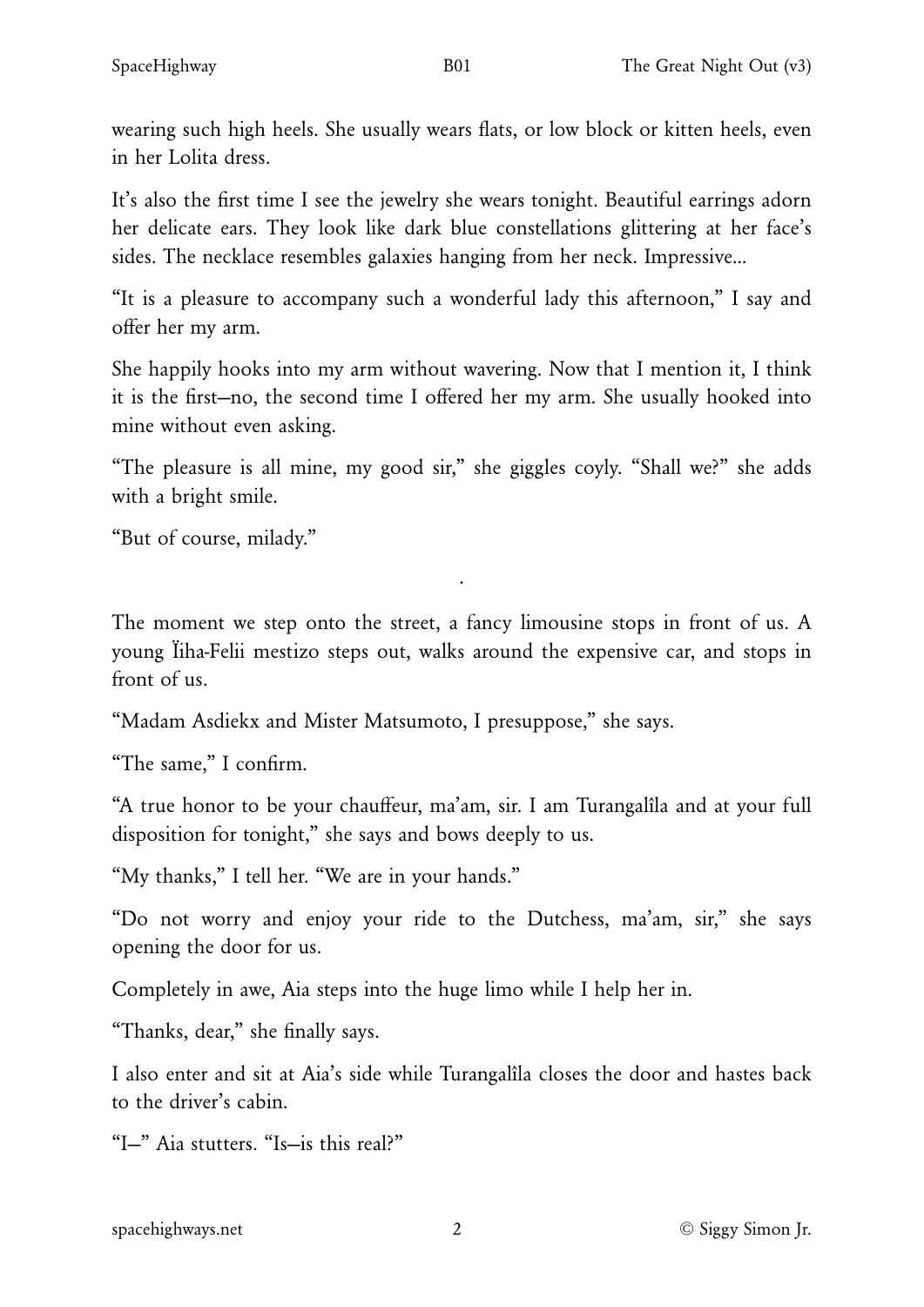"Yes, my darling," I reassure, "as much as you and I are real." I take her slightly shaking hand firmly. "Champagne?"

She jolts briefly for having taken her out of her trance.

"Oh? Yes, yes, of course," she confirms with a bashful smile.

I take one of the two bottles out of the fridge. *Bang!* The cork stops in my hand. I pick two glasses and fill them with the lavish golden liquid.

Aia takes the one I offered her with a charming smile.

"To us, my dear," I say.

"For a wonderful night," adds Aia with a coquettish smile.

"Cheers." "Cheers."

"Really, Kira…" she sighs, "you are wonderful. I thought I was the happiest ever while we started making out, but this... is even bigger..."

"And the night has just begun, my dear Aia," I say with a gentle smile.

"Oh, you…"

She closes in for a kiss. Of course, I reciprocate.

Our lips touch. This time, her lips do not flutter, and she kisses me with confidence. We start making out again. I just hope I won't ruin her crimson lipstick. It surely is the first time she uses red hues as her makeup…

A jolt in the otherwise smooth ride makes us break our kiss.

The tinted front window lowers, and our driver looks back at us through the rear mirror.

"I am truly sorry, ma'am, sir," she apologizes. "We are being followed by several hoverbikes. Paparazzi, I presuppose. I will try to lose them on our way to your destination. I hope you don't mind arriving a bit late nor my driving."

"It's okay. Thank you, Turangalîla," says Aia.

"Yeah. Better we lose them now. We don't want them to ruin our date."

"Yeah." Aia nods. "Thanks for noticing."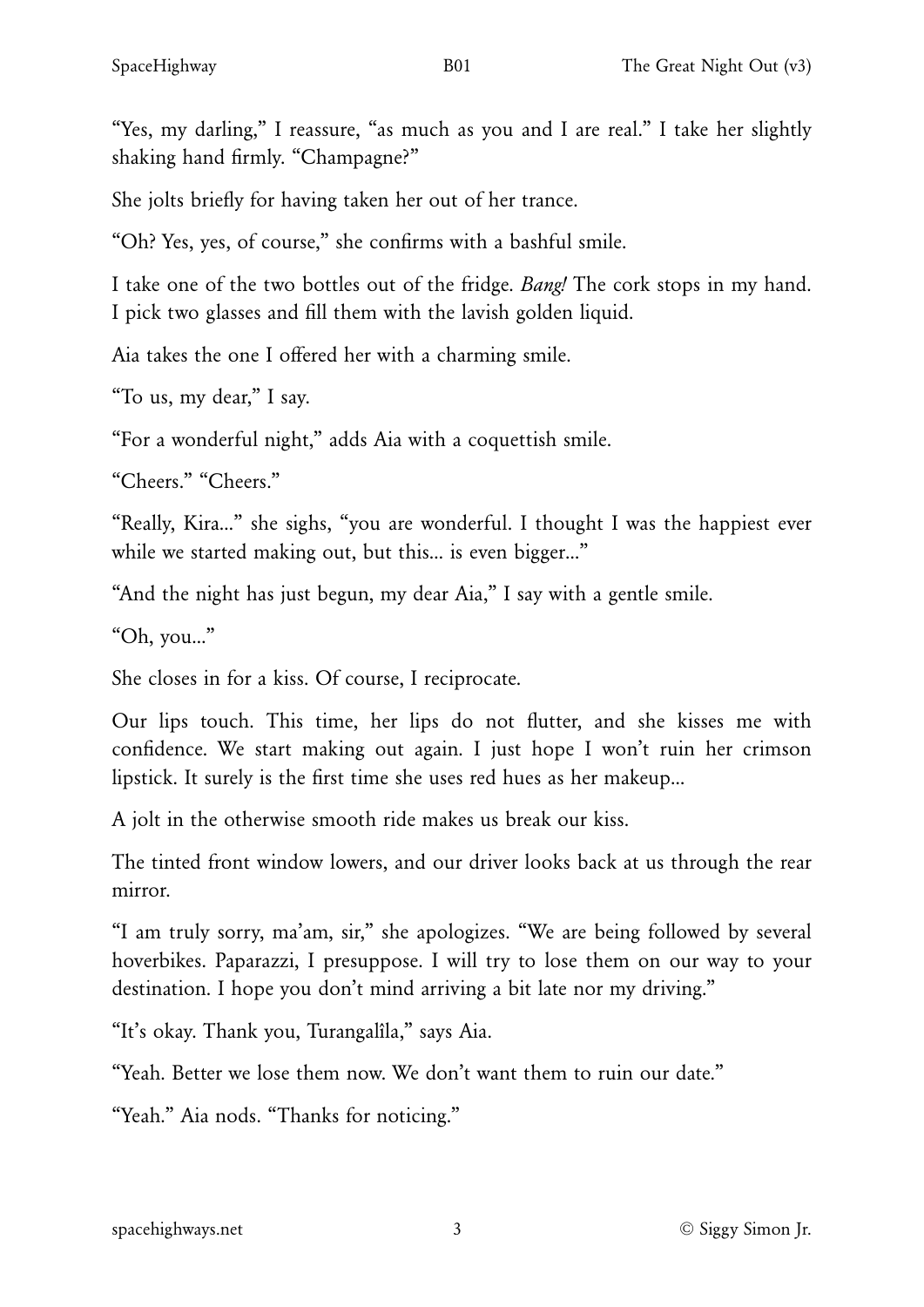"You are welcome, ma'am, sir. I am at your service, and will lose these individuals before our arrival," our chauffeur says with confidence.

"Thank you," Aia and I say in unison while the tinted window closes again.

Aia giggles while I try to calm myself. I hate these guys…

"Calm down, Kira…" she says gently. Shit… she noticed. She grips my hand a bit stronger. "Don't let these people ruin our first date."

"Yeah…" I sigh and take a deep breath. "You're right. I just hate them for interfering so much."

"I understand, Kira. But we're celebrities after all… And the gossip press thirsts for news about us…" She sighs too.

"Yeah, I get that. But they could easily ruin relationships such as our's."

"You mean because of the reports about Enya and you in the tabloids?"

"Yeah…" I sigh again. Let's hope I don't have to talk about Enya too much right now, the first hour we're finally dating.

"Don't worry, dear," she giggles. "I know that practically nothing those magazines publish can be taken serious. So don't take 'em serious either."

"You're right, Aia dear."

She embraces me and takes a sip from her glass of sparkling champagne.

"Such a daring dress, Aia…" I say trying to move our conversation into calmer waters.

"Oh, this…" she giggles. "Yeah… Actually—no… first, I have to tell you…"

"We have all the time in the world…" I tell her.

"Oh, you…" she giggles again. "Yeah… Well… Despite being lonely, I needed the extra time alone…" She blushes. "I already knew I wanted to make the step the day you called me for your long haul.

"But, honestly, I still needed some more time. Just a week… I needed just one week more. I spent the rest of the time in planning every possible date, every possible dress, and—" she sighs, "everything… I overplanned everything. And the moment you stepped into our home… all my plans shattered… I just wanted to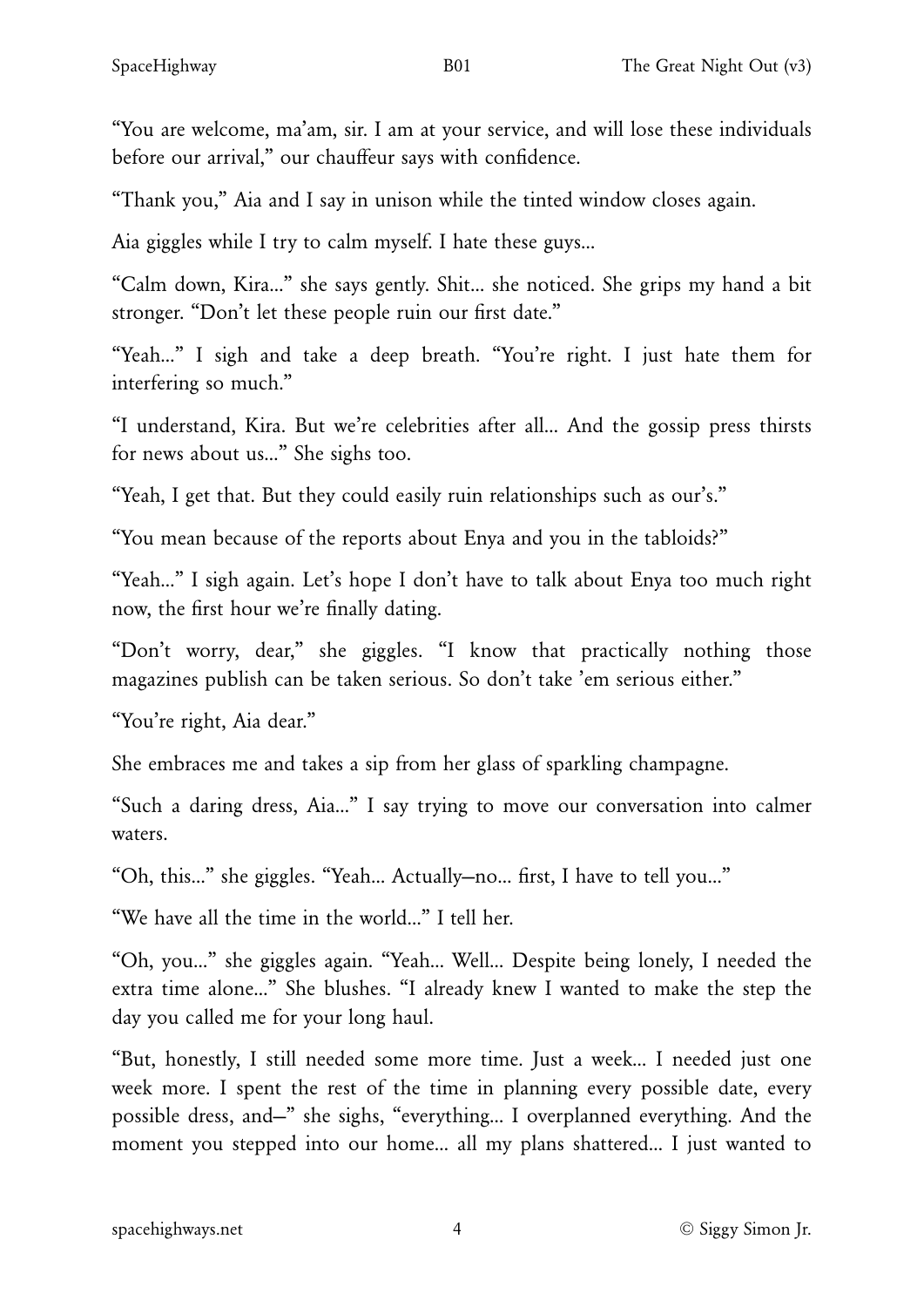embrace you…" She blushes deeply while smiling shyly. "Your mere presence was all I needed to be happy…"

"Aia… You are a wonderful woman. I felt the same."

"Oh, you…" she giggles. "Right, the dress… A week ago, I made my mind up. Whatever happens, I'll ask you out for a date. And I needed a great dress. I happened to wander through the Clothing Streets' retro clothing stores when I saw it. It was the dress from one of the classic movies I watched the week before. It had to be this one. The right fitting one to date a man like you…" She blushes again.

"A classic man? Or a vintage one?" I joke.

"*Fufu*~ A gentleman," Aia giggles. "I know it's not my usual style. But I fell in love with it. I wanted to wear it for the date I planned for."

"Then, we had the same thought."

"Yeah. But… I couldn't ask you out… My voice didn't come out. But you created the best occasion for it." Aia smiles radiantly.

"We prepared for the same event, then," I say nodding.

"Yeah, truly," she giggles. "Ah, yeah… I wanted to ask again… About your travels, our conversation was interrupted by certain new interactions between us," she giggles lusciously.

"Oh, Aia…" I laugh. "Right… As I mentioned, the haul was easy but long. I actually also needed the extra time to sort my feelings out. The Ostis-experience still lingered in me…" I sigh.

"Yeah…" Aia sighs too. "It—No… you first, please."

I nod and go on, "Yeah. I knew that we're ready. But I needed to go through everything and think about it again. Just to be sure. Once I figured everything out, I had it clear. I wanted you, Aia. I wanted to embrace you, hold you, make love to you."

"Kira…" she sighs dreamily. "Yeah… me too. But Ostis… was important."

"It was," I confirm.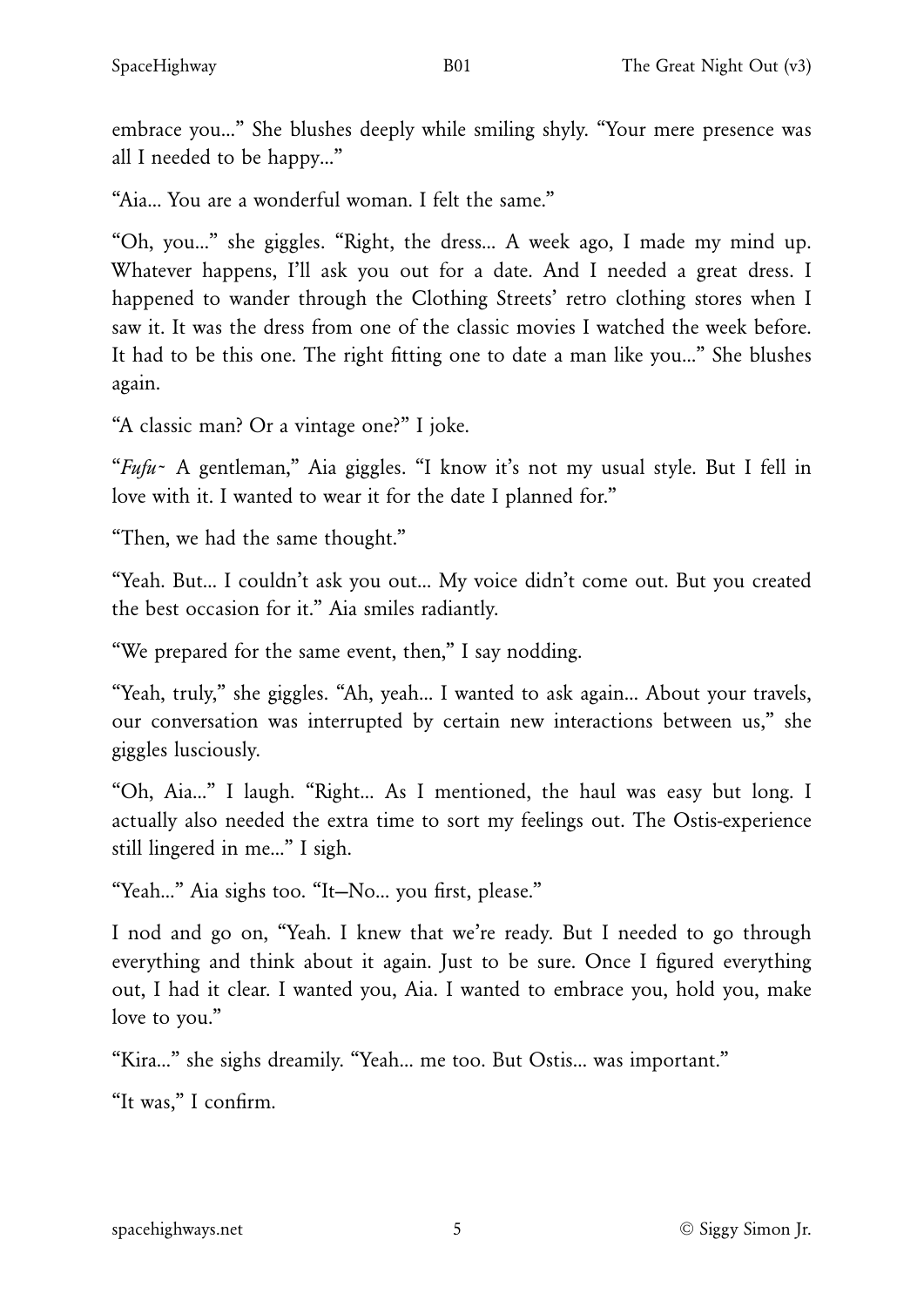"For me, it was immense. I had long talks with some of my girlfriends. With Enya, Kim, Kite, and some others. Your behavior during my… phase… was the key. According to Enya, it has to be the same as her Felii heat seasons…" Enya… I hope she didn't go over the top… "She explained it in detail. I mean, how it works in Felii women. And how their men's reactions usually are.

"You noticed my scent, even driving you crazy…" She blushes while I brush my fingers over her burning cheeks. "But your rational and caring behavior was what impacted me the most. You were able to stop us, both of us. I…" she sighs deeply, "If you didn't stop us, if you didn't leave at that point, I, myself, would have assaulted you…"

"Really?" I ask astonished.

"Yeah…" she sighs again. "I was so horny… and my mind was clouded in lust… I might have…" she confesses while her face burns in violetish hues. "But you managed to defuse it. That. That was the real key. Kira, my dear, you showed me then, at that moment, that you are the only man I could ever trust as much as I do."

"Aia…"

"I love you so much, Kira," she sighs happily and gifts me a beautiful smile.

"I love you too, Aia," I also say with a smile.

Our lips meet again for a long kiss…

The fast-paced movement of the limousine slows down.

"Ma'am, sir… We are arriving at the Dutchess' premises," informs us Turangalîla through the intercom.

·

"Thanks, Turangalîla," Aia says. "Did you manage to lose those paparazzi?"

"Of course, ma'am," she says proudly.

"Good job," I add laughing.

"Not at all, it's just my job," our chauffeur declares humbly.

Aia retouches her makeup using one of the many mirrors installed around the interior of the limo while I get rid of the empty glasses.

[spacehighways.net](https://spacehighways.net) 6 6 6 6 6 6 6 6 6 6 6 6 6 6 6 6 6 7 6 6 6 6 7 7 8 7 7 8 7 7 8 7 7 8 7 7 8 7 7 8 7 7 8 7 7 8 7 7 8 7 7 8 7 7 8 7 7 8 7 7 8 7 7 8 7 7 8 7 7 8 7 7 8 7 7 8 7 7 8 7 7 8 7 7 8 7 7 8 7 7 8 7 7 8 7 7 8 7 7 8 7 7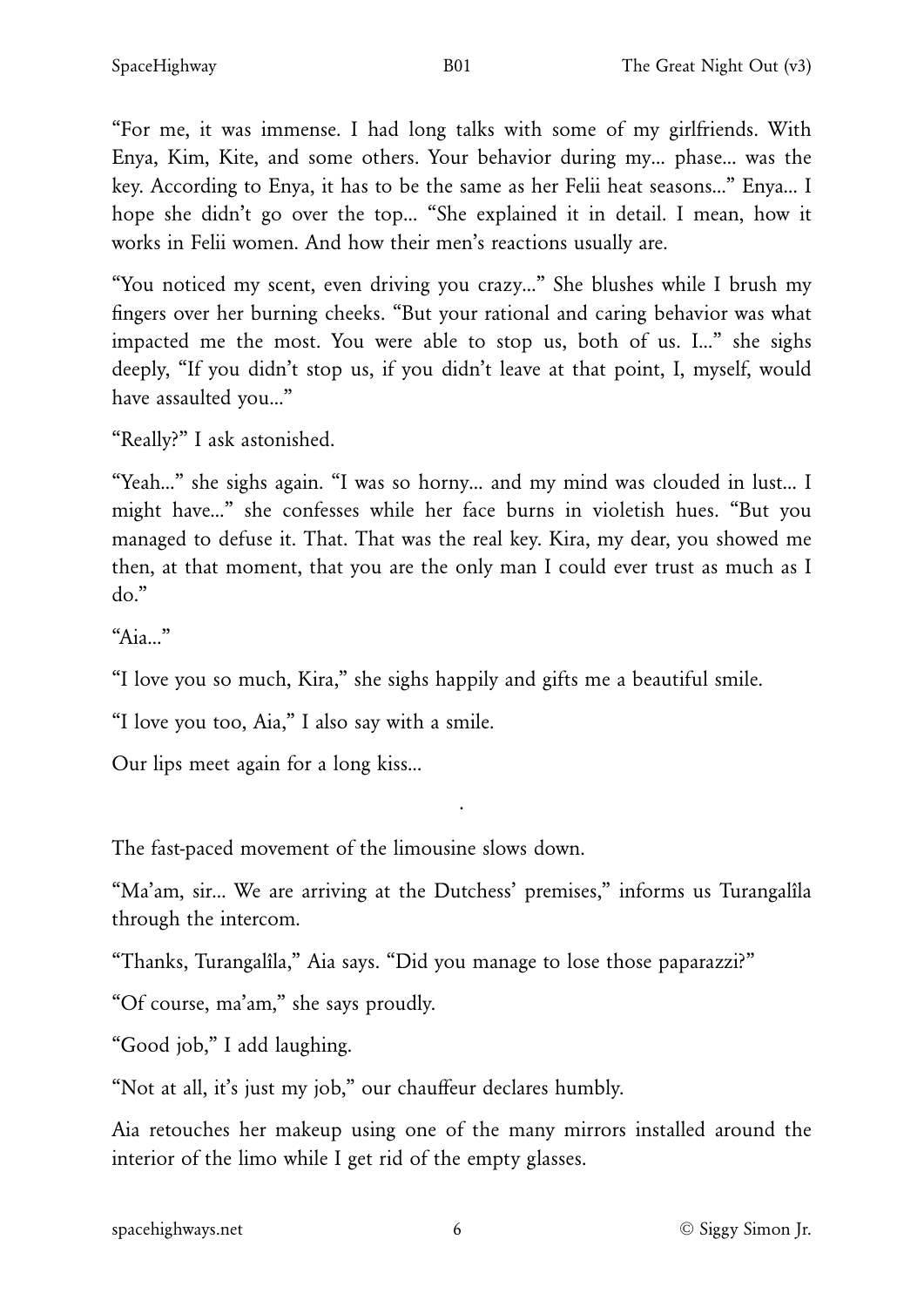Turangalîla opens the door at my side.

I get off and help Aia out of the limo.

The walkway to the Dutchess is abutted by beautiful gardens and fountains. A row of valets stands awaiting guests. They cannot avoid to eye up Aia.

·

Aia, hooking into my arm, looks absolutely gorgeous. Her red sequin dress simply stands out. Not just by its color, but its exciting cut. Its deep cleavage, and its thigh-high slit showing off of her long legs, take the breath away from anyone.

Usually, Aia either ignores or confronts such attention, but tonight she seems to enjoy it…

"Ah… Madame Asdiekx, Monsieur Matsumoto… We were awaiting your arrival. I welcome you to the Dutchess," the elderly maitre d' welcomes us with a deep bow.

Wow… He even recognized us. Fuck… I'm still getting used to being famous…

"If you would be so kind as to follow me, I'll show you to your table," he adds with another bow while extending his arm, pointing towards the dining floor.

"My thanks," Aia says wearing a bright smile.

"If monsieur would like to leave his hat and coat at the cloakroom…" the maitre d' offers. Of course, I accept.

·

We reach a beautiful table for two at the front windows with an excellent view over the lush parks and countless fountains featuring beautiful light and water displays.

While Aia marvels over the mesmerizing sight, I hand her a bouquet of nine deep red roses a waitress gave me behind Aia's back. Such an excellent service, they took note of every detail I asked for.

"Oh, my…" Aia's eyes sparkle while she brings the flowers to her lips and nose. She closes her eyes while she inhales their sweet scent. Lowering her arms, she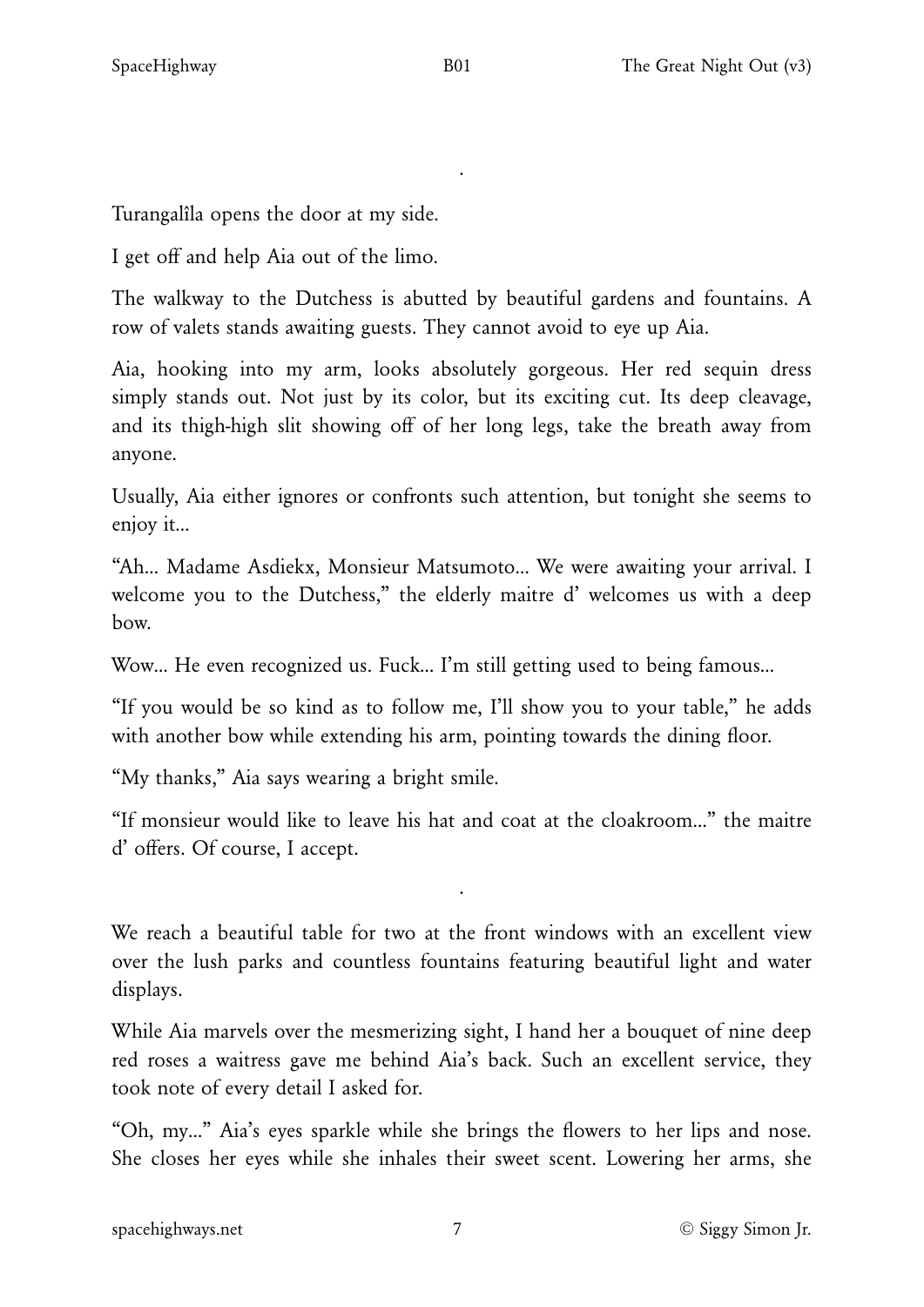uncovers a bright, lovely smile. Her eyes open slowly. "So beautiful… Thank you, Kira. You are so sweet."

"Only the best is good enough for you, darling," I say while I offer her a chair and ponder where I got such stupid sounding expressions from.

"Oh, you…" she giggles.

I sit opposite to her, and our eyes meet. She blushes shyly but smiles heartily.

The table is set for two, and a carefully crafted vase stands just left of the middle. At each side of the vase, two tall candles light the table. Aia's violetish and blueish hues are even more beautiful in the candlelight.

There is enough space between the tables to not to be disrupted by others' talking. The whole setting is of a romantic nature around us. Did they really fix this area for us? Yeah, I did tell them it will be for a special occasion of a romantic nature. But this… This is actually perfect.

An elderly looking Knoreliaz comes closer and bows to us.

"Madam, sir, I thank you for choosing the Dutchess for your eventide meal. I am Cefrig, your personal server, and at your full service. Our special menu for tonight…" he hands us a DigiMenu each. "Oh, madam, would you like your bouquet to adorn the table?"

"Huh? Oh, yes. Thank you..." Aia jolts as if coming out of trance.

"My pleasure," the server says and takes the bouquet from her.

Cefrig puts the roses into the vase and arranges them with utmost care. He must have worked with flowers before, he left them impeccable.

"What wine would you suggest for a long and joyful afternoon?" I ask him.

"Oh… I would recommend you a vintage rosé 3003 from planet Veni. It is soft, gentle, and with a slight hint of sweetness," Cefrig recommends us.

"Sound great, we will try it." I nod.

"As you wish. I will be back in a moment."

"Kira…" Aia says a bit concerned, "are you sure? This is one of the most expensive wines you can get…"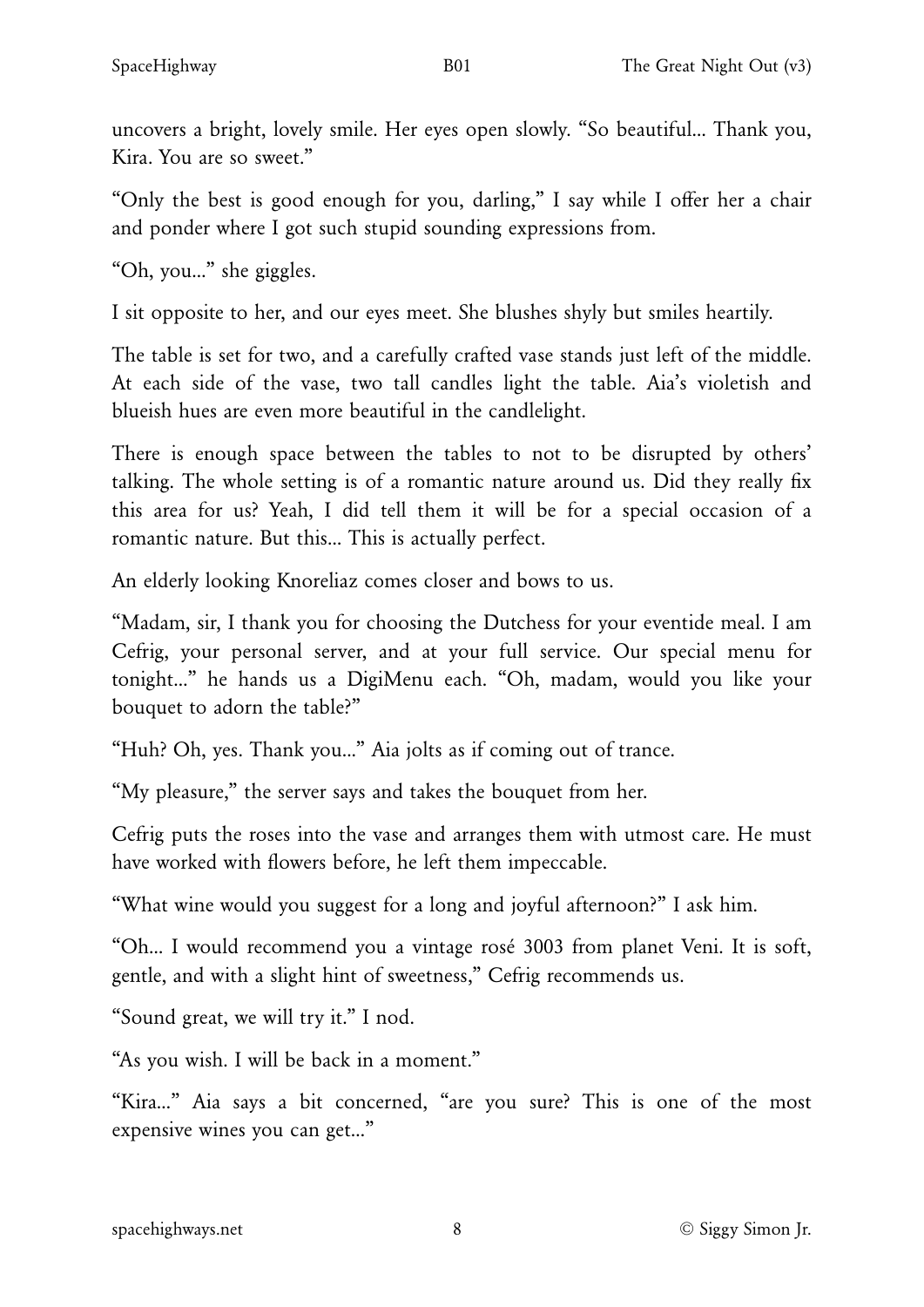"I don't care, Aia. It's for us. I won't look at the money tonight."

"Kira~" she giggles charmingly.

We are interrupted by the arrival of Cefrig with the recommended wine. With the utmost care of a sommelier, he uncorks the expensive bottle and decants a sip into my glass.

Under the attentive watch of Aia and Cefrig, I taste the wine. I just hope I do it right. I was never a wine connoisseur.

"Absolutely delicious," I conclude. "Truly an excellent choice, Cefrig."

"My greatest thanks, sir," he says and fills Aia's glass, then mine. "I'll leave you to consider your choice of meal."

"Thank you, Cefrig," Aia says with a beautiful smile.

"Let's toast?" I ask Aia.

"Sure," she confirms with an even brighter smile. "To our first date."

"To our first date, as a couple," I add.

"True~" she giggles.

*Clink!*

"Delicious~" Aia marvels.

"Indeed, my love," I confirm.

She takes her DigiMenu and reads through.

"I don't know what to choose…" she sighs. "Everything sounds interesting and delicious, but there are no price tags…"

Oh… looks like they have two types of menus. I certainly see the exorbitant prices…

"No need for price tags, dear. This night is our night. Choose whatever you'd love to try, my queen. Tonight, I'll lay my kingdom at your feet…" Since when did my word become so… conceited…

A long charmed sigh comes from the other side of the table. Seems that Aia doesn't mind at all…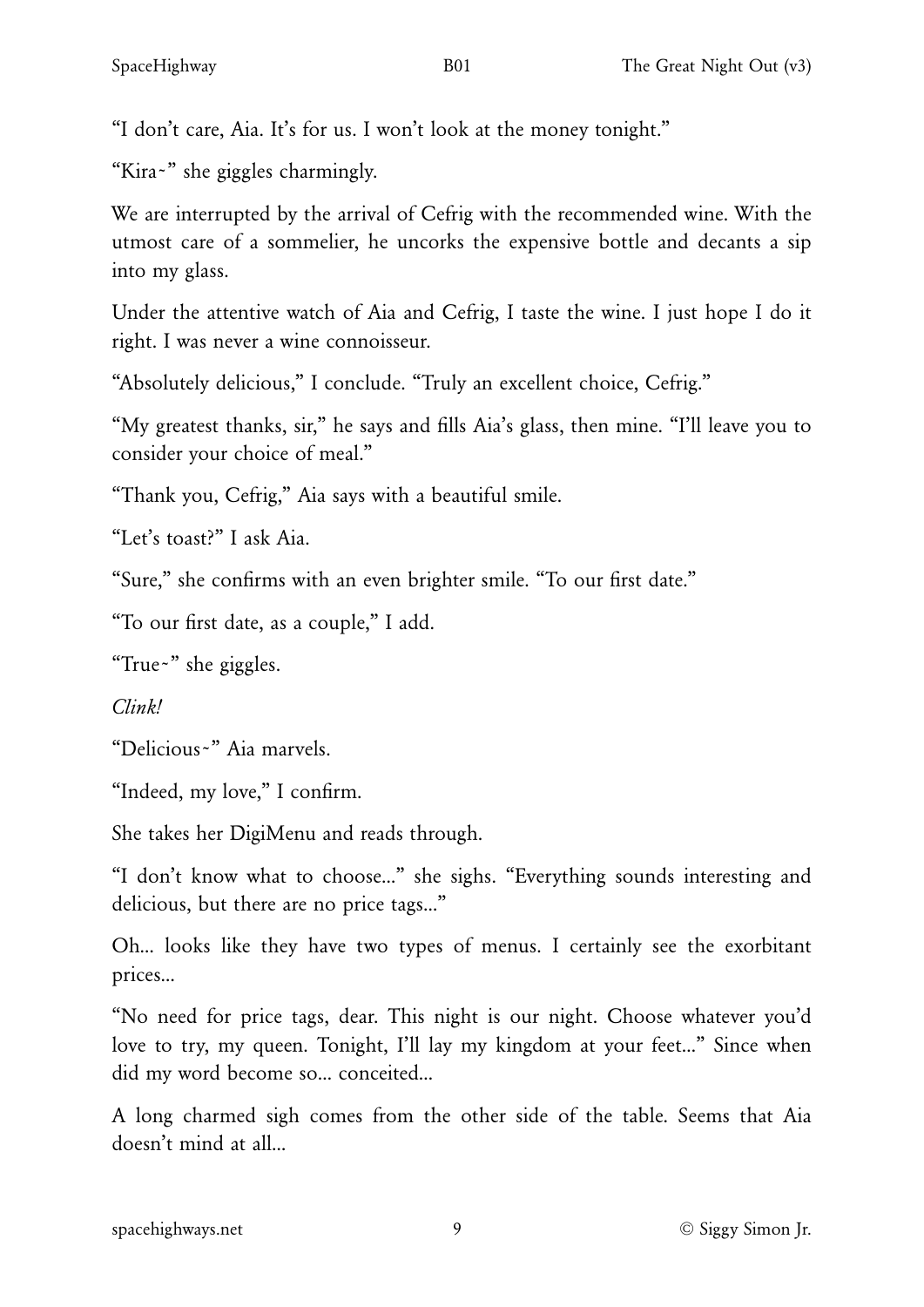"However you wish, my king," she giggles. "Even so, I am still unable to decide."

"Then why not ask Cefrig for a recommendation?"

"That's a good idea, Kira."

Said server steps to our table the very same moment.

"We would love you could recommend us a nice meal which accompanies well this delicious wine," I tell Cefrig.

"If you would like a charming meal, for the lady, I would recommend…" he goes on naming absolutely unpronounceable dishes. "And for you, sir, I would recommend…" yet another wall of unpronounceable dishes follows…

"I absolutely love your recommendation," Aia clasps her hands happily.

"I'll trust your recommendation, Cefrig," I confirm, even if I don't know any of these dishes.

"I hope you will enjoy your meal," our server says while taking the DigiMenus.

"Oh, Kira… look…" Aia points at some of the gorgeous water and light displays.

·

"Impressive…" I confirm.

The display Aia noticed is one that forms a huge heart from its streams and then explodes into shooting stars.

Just as I take another sip from the splendid wine, I notice a small group of musicians gather in a small recess near our table.

"Really, Kira…" Aia sighs. "This really can't get—"

A gentle melody interrupts Aia's words. The musicians' presence is definitely a surprise to me. I didn't even think of it… but it's absolutely perfect!

"How beautiful…" Aia sighs. "Did they organize this for us?"

"Seems so… I completely failed to book a string orchestra…" I confess.

"Oh, you…" she giggles. "That won't influence your points, not at all. If I had to give this date some points I would give…" she stops her words to think while I hold my breath, "two hundred of a hundred…" she giggles again.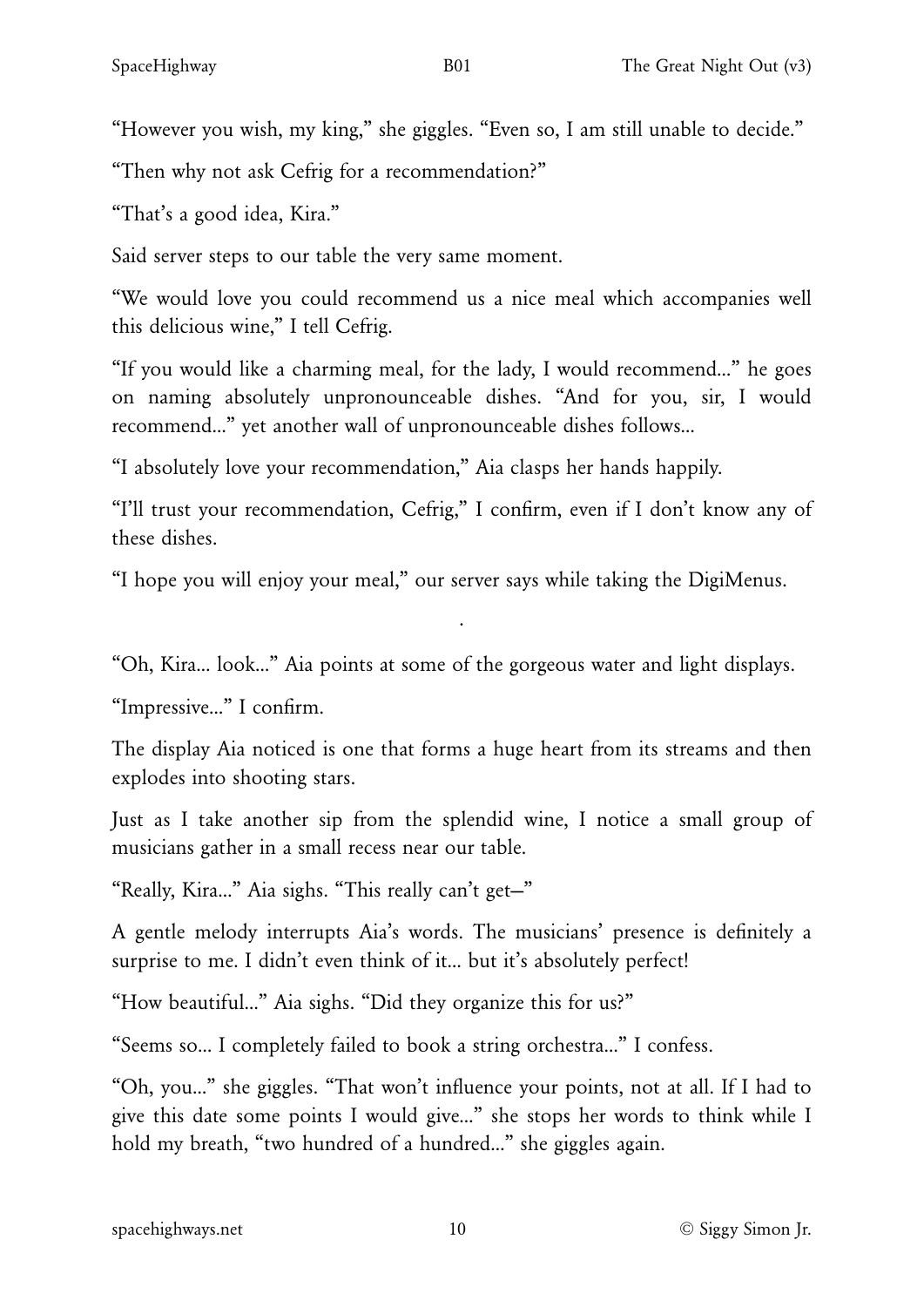"An amazing woman like you only deserves a date of two hundred of a hundred," I say. Shit…

I ask myself where the hell I get this stupid words while I take a sip from the delicious wine.

"Definitely the best date I've ever had," Aia continues giggling.

I still think I shouldn't express myself with such stupid remarks…

Luxurious appetizers from who knows what solar system, arrive by the steady hands of Cefrig.

·

"The string orchestra is courtesy from our most valued customer," Cefrig tells me in confidence.

"Don't say, Mitsubishi-san?" I ask him.

"Indeed," he confirms and steps back.

"So it was him…" I sigh.

"What is it, Kira?" Aia asks intrigued.

"Ah, the orchestra is courtesy from our boss," I inform her.

"Wow, really?"

"Yeah." I nod. "I just asked Yuuki—" I stop my words and open my eyes wide.

"For the contact of this place?" Aia ends my sentences. I nod, and she begins to giggle. "Then she surely shared the knowledge with him."

"Yeah…"

"Don't worry, Kira dear. I already said that this won't affect what I feel right now..." I hold my breath again while she tastes one of the appetizers. "Yum~ Tasty~" she giggles. "Right now… I feel like the luckiest and happiest girl in the whole universe."

I sigh relieved.

"As I do, Aia love. I couldn't feel otherwise. Wow, really tasty these… whatever it is…"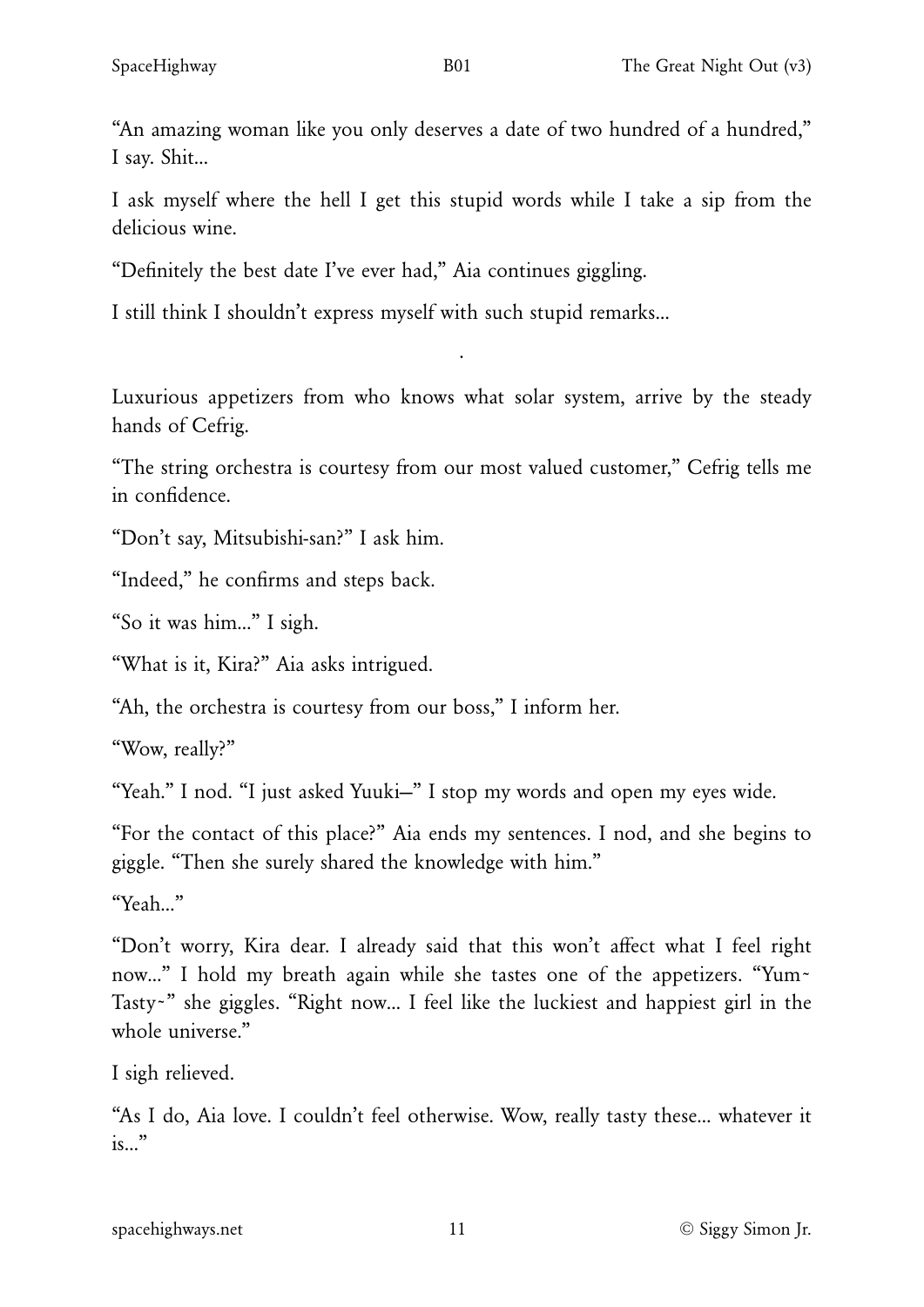"*Fufu*~" she giggles charmingly. "I know. And, well…" she sighs, "I'm sorry…"

"Huh? What for?"

"For constantly teasing you. You know, over the last seven months… I—"

"Aia, darling," I interrupt her. "Don't worry about it now. You can't imagine how happy I am right now, nor how happy I was when we started making out."

"Oh, Kira…" she blushes deeply, "my love… Truly…"

"Please, don't dwell in the past. If there's something you're concerned with, just tell me if you can. I don't want it to disturb you. We'll find a way, together."

"Yeah…" she sighs relieved. "You're right. From now on, I will."

"That's the spirit. I know I'm not the best to advise you, I still have a huge baggage of shi—of things I have to address on my shoulders."

"And I will help you with those," she affirms with a bright smile.

"Yeah, thanks, Aia."

"Don't worry, love," she giggles. "But yeah…" she giggles again, "you're right. I can't even express my happiness… I was so nervous when I approached you for a kiss at home. My heart really jumped when you accepted it…" she confesses blushing deeply.

"How couldn't I, Aia? I held myself back from the moment I stepped into our home."

"You did?"

"Yeah," I confess. "The moment I saw you, I wanted to kiss you. But I refrained from doing so."

"Why?"

"I feared to freak you out…" I sigh.

"Oh, you~" Aia giggles. "You definitely could have. I… I actually hoped for it… Ah!" She waves her hands in front of her as a negation.

"What happened, happened." I smile at her gesture.

"Yeah…" She blushes again. "But the moment was—"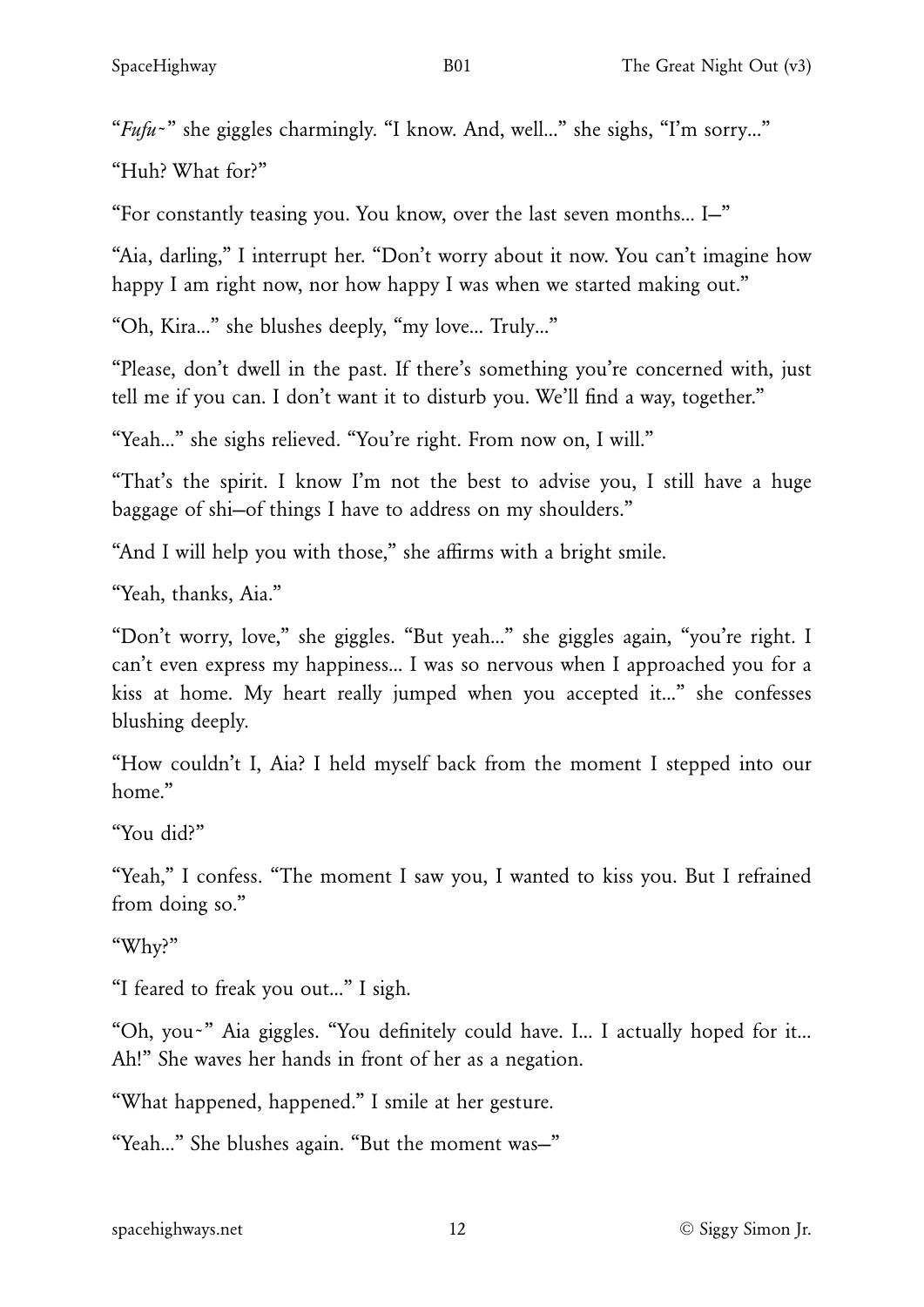"Perfect," I end her sentence. "It truly was, darling."

"Yeah~" she giggles again. "I was so nervous… I couldn't believe it… We're finally kissing, for real…"

"I couldn't believe it either…" I say nodding.

"I actually still can't believe it…" Aia sighs with a glamorous smile.

"But here we are…" I confirm with a smile.

"Yeah… We need to toast to that," she giggles.

"Yeah."

"To us!"

"And our future!"

We take a sip from our wine.

Cefrig clears the empty plates and substitutes them with those of the first course.

·

"Wow~ So tasty~" Aia enthuses.

"Really," I confirm.

Finished the first course, Aia looks dreamily at me.

"Yes?" I ask her.

"Nothing…" she giggles. "I'm still trying to believe it…"

"Yeah," I chuckle. "I'm the same."

Our meal becomes a gratifying silence while we enjoy the splendid dishes. We just look at each other in silence… Aia smiles charmingly and blushes occasionally.

Our waiter, Cefrig, removes the dessert plates, and only our glasses of wine are left on the table.

·

I take a deep breath, which Aia notices. She looks at me, unsure of how to react.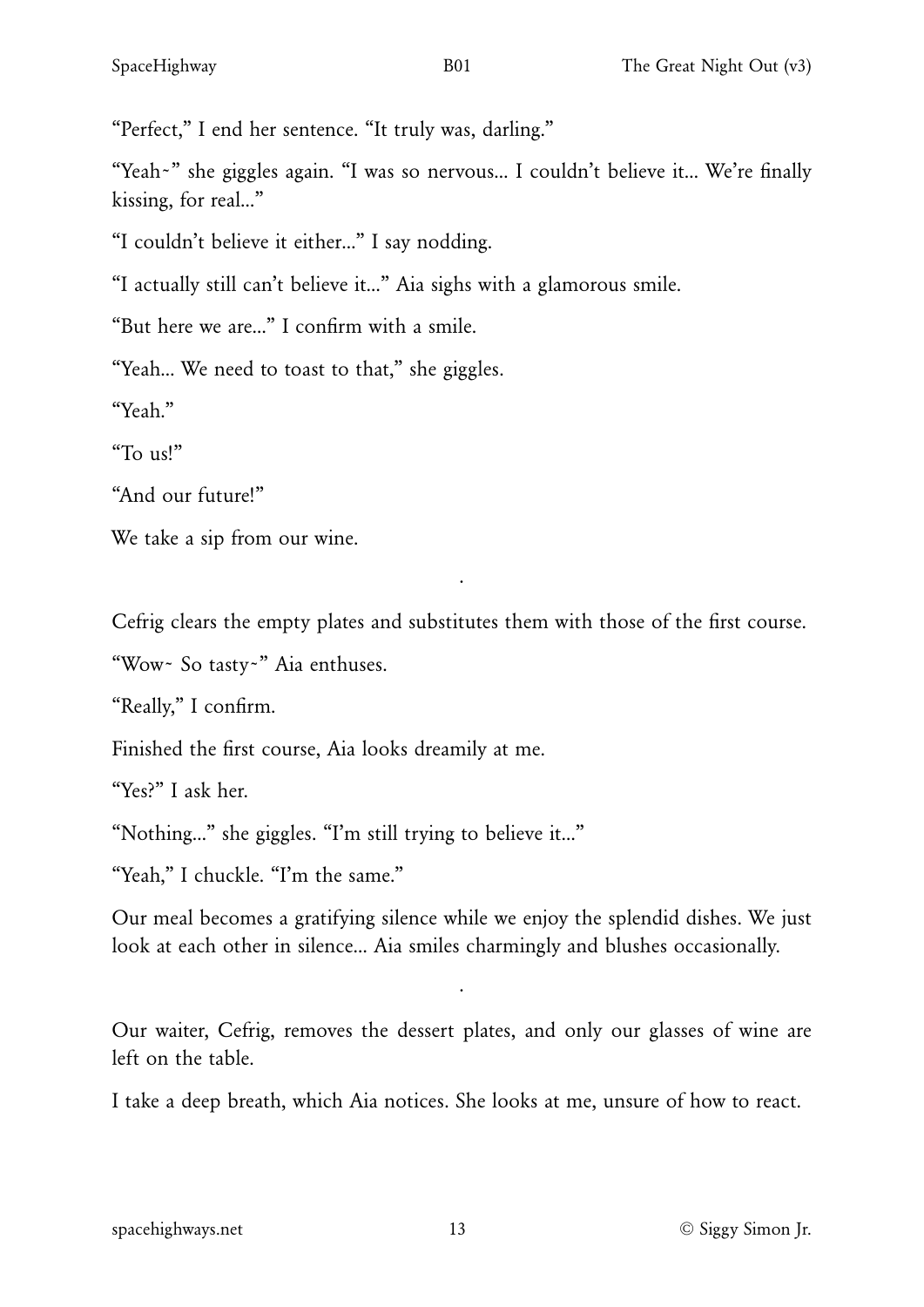<span id="page-13-1"></span>"*Yosh[i1](#page-13-0)* I stand up.

Intrigued, Aia follows me with her eyes while I walk around the table.

The orchestra seems to have guessed my intentions and smoothly changed its aperture into a gentle, romantic melody.

Aia clearly holds her breath as I kneel down in front of her.

"Aia…" I say nervously, looking up at her while I produce a ring from my shirt's breast pocket, "will you marry me?"

"Ki—Kira…" she sobs happily. *Bam!* The programmed fireworks start at her back. "Yes! I want to marry you! Kira, my love," she shouts jolting up in joy.

My heart almost skips a beat. A lump forms in my throat. I cannot believe it, I've done it, and she said *yes*…

Some guests begin to clap until we're showered by a standing ovation while Aia guides me to stand up and kisses me heartily.

Our lips part, and we look into each other's eyes.

"I love you, Aia," I tell her. "Oh… the ring…"

I take her delicate hand and put the ring on her ring finger.

"Kira~ Love~" Aia happily sighs drying a tear of joy. "I—I don't know what to say…"

"No need, dear. You just told me everything…"

Cefrig silently pushes two chairs together, and we sit down holding each other's hand.

We watch the impressive firework display in silence. Her fingers caress the back of my hand while I reciprocate.

"Congratulations, my youngsters…"

We are taken out of our world by the voice of an elderly woman. We look up and find a well-dressed elderly couple.

"Such a magnificent proposal, son," says the gentleman.

<span id="page-13-0"></span><sup>1</sup> **良し**: Japanese for "Okay! / All right! (Let's do it!)"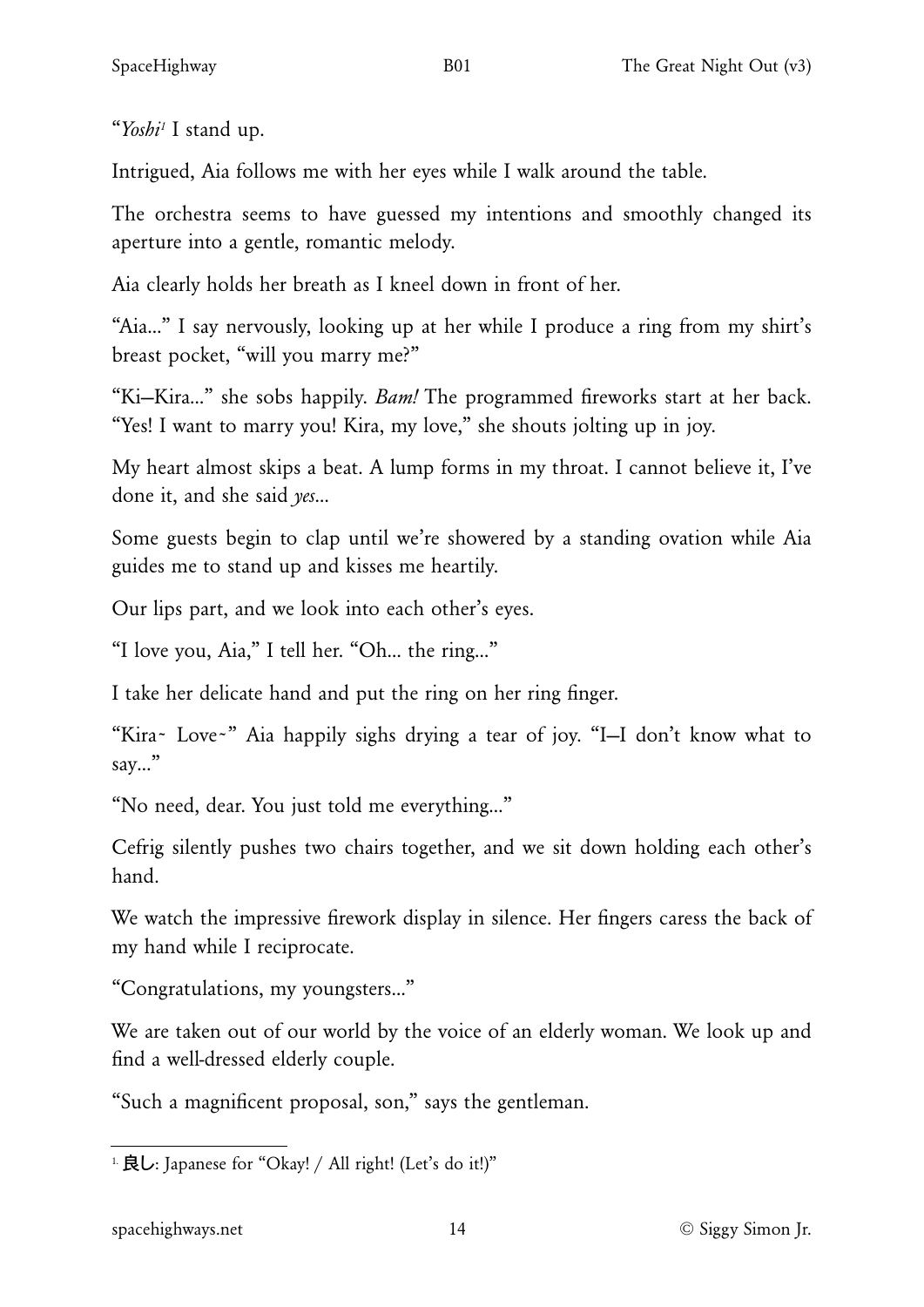"Tha—thanks," I say stuttering.

"Such a wonderful gentleman you have found, dear," says the lady to Aia. "Do not dear to lose him," she giggles.

"I won't," Aia declares happily.

"We will not interrupt your happiness further, youngsters," he goes on.

"We will, however, invite you to celebrate your wedding meal here, at our premises," she adds.

Wow! Are they really the owners of this place? What were the chances for them to be here tonight?

"And, you might know that we have the custom to invite the happy couple to a honeymoon cruise through the nebulae route in one of our luxury cruises, if we happen to dine here too," he explains.

"Really?" I almost freak out.

"But of course," the lady happily nods, "the honeymoon cruise is yours. But we would love to receive you and your guests here, or at any other of our premises, for your wedding."

"No doubt, we will," confirms Aia while I nod in awe.

"We shall leave the Queen and the King of the Highways for themselves to enjoy the rest of the evening," she adds with a smile.

"Your invitation will be in your inbox by tomorrow," he says. "Now, we wish you a happy afternoon."

"And a happy life after," adds the lady while she guides him from our table.

"Is this real?" I ask Aia. who giggles charmingly.

"Can't believe it either," she sighs while she plays with her new engagement ring. "Wow…"

The fireworks outside draw hundreds of hearts into the dusky sky.

"Madame, Monsieur, my congratulations on your engagement. I would like to offer you a small present from the staff." Cefrig bows to us and hands Aia a small box of their exclusive bonbons.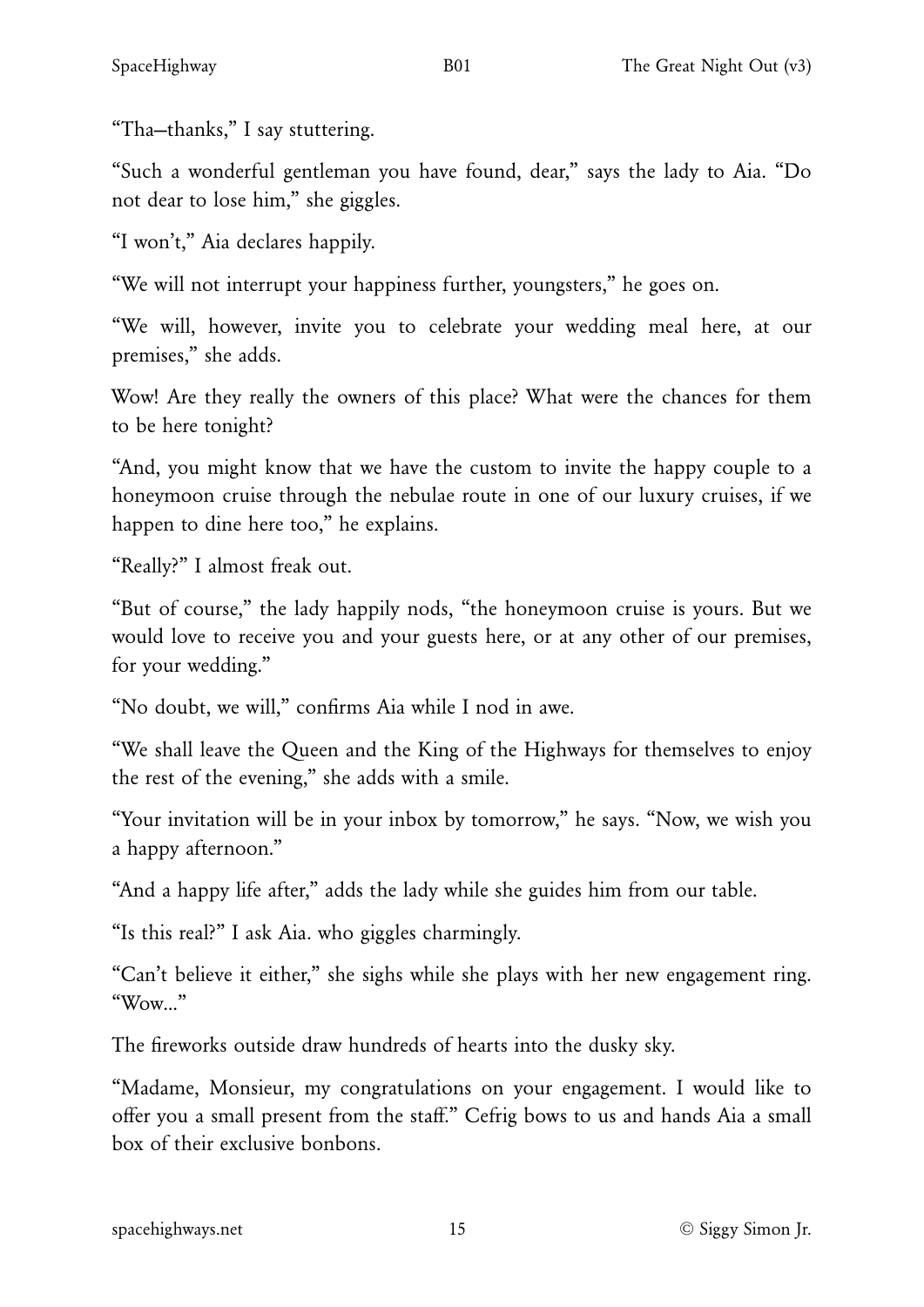"Oh~ Thank you~" Aia charms. Have I ever mentioned she absolutely loves sweets?

"Would you like something else, or should I ask for your chauffeur?" Aia blushes deeply and nods bashfully. "I understand." He nods. "I will ask for your car."

"Right now…" Aia finally sighs, "I want to be alone with you." She gifts me a beautiful, bashful smile.

"I agree, me too," I tell her and give her a peck.

The fireworks come to an end, and everyone applauds.

"Your car will be ready in a few minutes, madam, sir," our server says while bowing. "Madam, would you like to have your bouquet with you?"

"Oh, yes, thank you."

Cefrig already brought some fresh flower wrapping and prepares the bouquet. Done, he hands her the bouquet of roses.

Still emotional, I stand up and offer Aia my hand to help her up.

"Thank you, darling~" she sings happily.

The maitre d' receives us with a deep bow just in front of the cloakroom.

"Madame Asdiekx, Monsieur Matsumoto, you fill my heart with joy for having chosen the Dutchess for such a grand event. I hope everything was to your liking," he says.

"It was wonderful," Aia says radiantly.

"Indeed," I confirm. "You exceeded our expectations."

"Truly," Aia adds with a bashful giggle.

The maitre d' hands me my belongings, and accompanies us to the reception where I pay the hefty sum. Here goes almost the whole paycheck from my last haul… But is the best-spent money ever.

"Would you, please, sign the guestbook?" the maitre d' asks us.

"Of course," Aia giggles.

"Only if you keep our engagement secret for the time being," I joke.

[spacehighways.net](https://spacehighways.net) 16 and 16 © Siggy Simon Jr.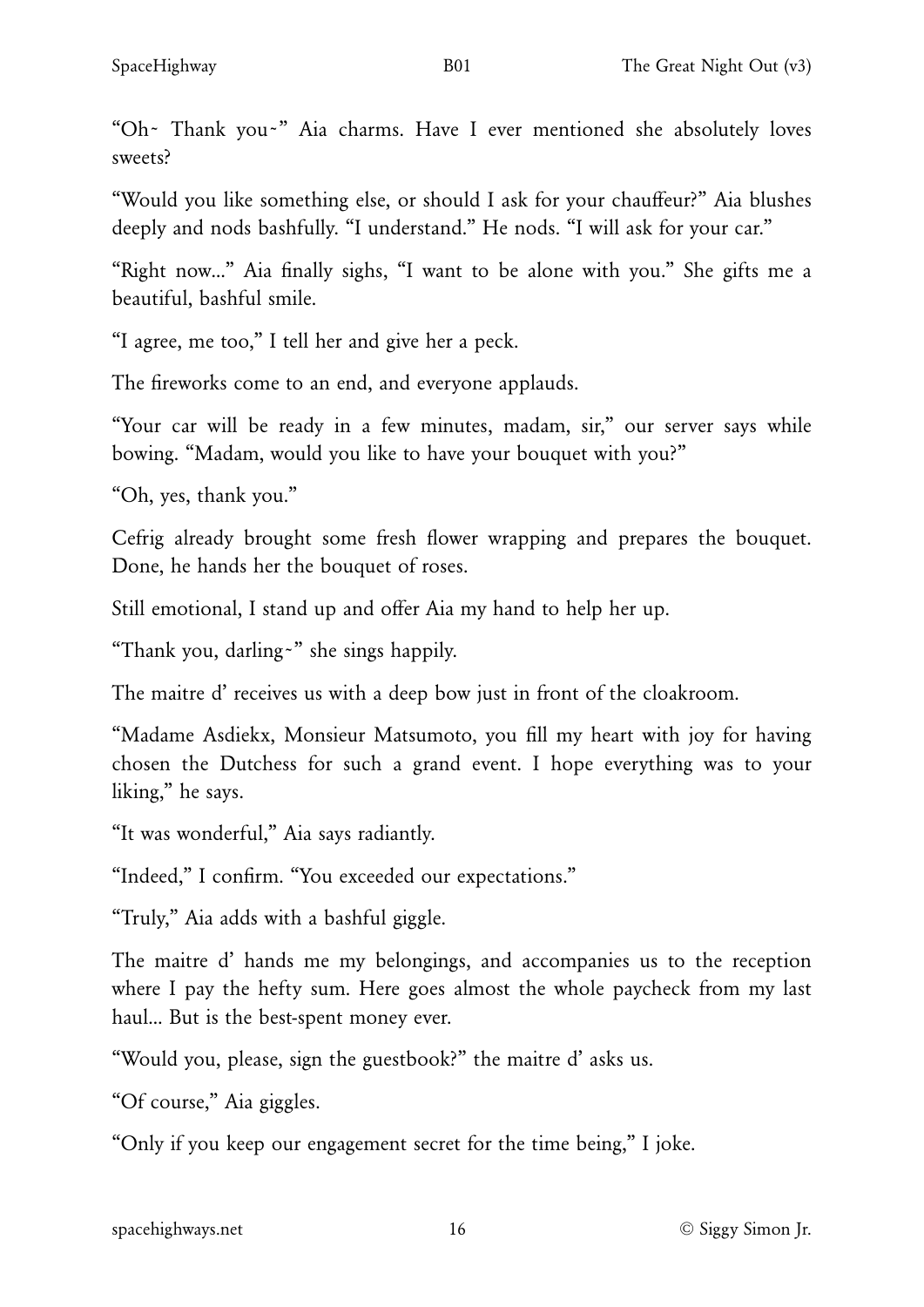"But of course," the good man says. "We pride ourselves on our discretion and to provide a paparazzi-free experience."

"Then we simply have to sign," Aia giggles, and I confirm.

Aia writes a quote from an author I don't know. I opt to cite Shakespeare.

Doubt thou the stars are fire; Doubt that the sun doth move; Doubt truth to be a liar; But never doubt I love.

Shakespeare. *Hamlet.*

"Beautiful," Aia charms while she embraces me.

The maitre d' thanks us and accompanies us to the doors.

Turangalîla already awaits us with the limo's door wide open.

"A true honor to be your chauffeur for such an exciting evening, ma'am, sir…" she says bowing to us. "Do you wish a longer route, or straight home?" she asks.

"Home…" Aia says blushing deeply.

"As you wish." Our driver smiles broadly.

As before, I help Aia in and sit at her side.

While our limousine leaves the Dutchess's premises, Aia takes my hand.

"Kira…" she sighs. "I still can't believe it… It is… as if you'd read my dreams. I mean… the place, the ambiance, you… everything. I can't be happier…" I dry a tear of happiness rolling down her burning cheek. "First, we finally made out, your invitation, the dinner, the music… and," she sighs happily, "your proposal… I'm so happy, Kira, my love."

"I can't believe it either, Aia, dear," I admit. "Even if I planned this venue, I never dreamt all became true. Yeah, I wished it become true…" I sigh and caress her back.

"Oh, Kira~" Aia charms. "We should open the other bottle of champagne," she giggles.

"Right."

[spacehighways.net](https://spacehighways.net) 17 17 © Siggy Simon Jr.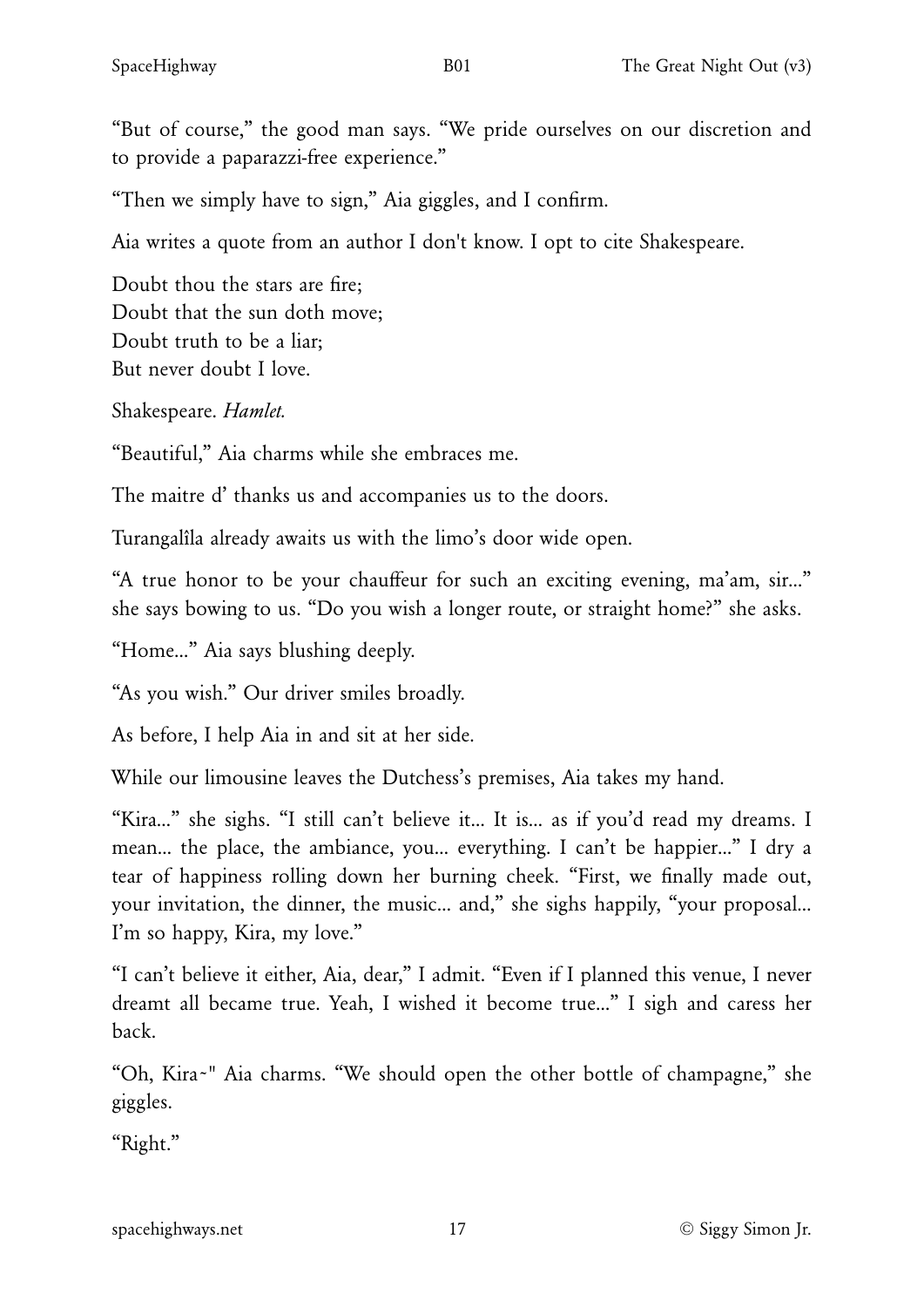I open the second bottle and serve us a glass each.

"For a wonderful gentleman," Aia says giggling.

"For a wonderful lady," I add.

We take a sip of the golden liquid.

Aia begins to giggle sheepishly. I look at her, she is blushing deeply.

"Aahh~" she sighs. "I was just thinking… The ideal date I planned once I asked you out would have been similar…"

"Really?" I ask her and embrace her.

"Yeah… Even the limousine, the Dutchess… but I—" she sighs deeply and blushes, "I didn't have the courage to ask you out as easy as you did."

"It wasn't easy, Aia. It took me quite some courage too…"

"No way… You did it so naturally."

"I—" I sigh, "it only was easy because I promised you a night out, remember?"

"Yeah," she confirms nodding.

"Actually, the dinner was the easy part. And the rest came naturally…"

"As we made out…"

"Exactly."

"But you're the Phoenix, why—"

"Phoenix…" I sigh interrupting her. "It doesn't matter how much experience I've had in my life. Be it with women or in anything else… You are unique, Aia, in everything." She blushes deeply. "I fell so hard for you that I couldn't stop worrying about what might happen if I'd mess up. What if I went straight up to you and you'd refuse me? I—" I sigh again, "I was confused about your past behavior… and I didn't want to mess up."

"Oh, Kira… I'm so sorry…"

"Don't be, Aia dear. That we are here now, is way more important."

"Right," she giggles. "By the way…" she blushes and looks away then back at me. "How would you have reacted if…" she takes a deep breath, "if it was reversed?"

[spacehighways.net](https://spacehighways.net) 18 and 18 and 18 and 18 and 18 and 18 and 18 and 18 and 18 and 18 and 18 and 18 and 18 and 1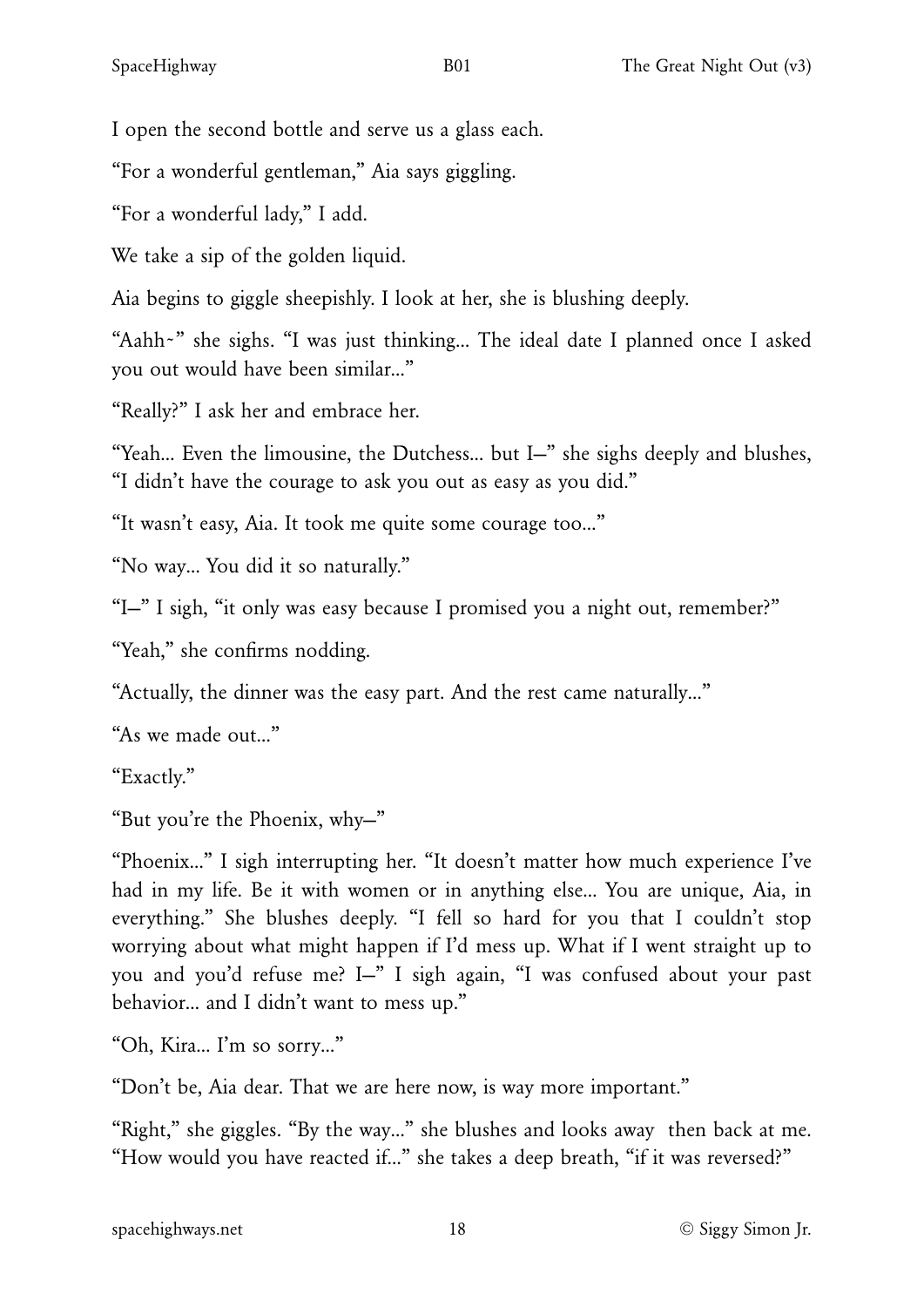"What do you mean?"

"I mean… If I had asked you out… if I had proposed to you… the same you did…"

"I can't say…" I sigh. She looks away from me. As gently as I can, I brush over her burning cheek and guide her to look at me. "But I know that I would have said *yes*."

"Kira…" she sighs relieved and charmingly.

Our lips meet again, and we kiss.

"Why do you ask?" I ask Aia after the kiss.

"Because… well… in your times, this wouldn't be accepted, right?"

"It wouldn't be the norm. But I've heard some stories the like."

"Really? Awww… And I did hold back…"

"You did?"

"Yeah," she confirms nodding bashfully. "I was so happy when we began making out, that I forgot to ask you out…" she giggles.

"Oh, Aia, love…" I chuckle. "At that time, there was no need to ask me out."

"True," she giggles again. "Nor you me…"

A long kiss follows our conversation.

Aia sighs happily while she plays with her engagement ring.

"Right…" she giggles and begins to rummage in her small red purse. "I completely forgot this…" She blushes deeply and produces a small box. She opens it. There is an onyx colored ring inside. Don't say… "I actually wanted to propose tonight, but you were faster, and I was so happy, that I forgot about it…" she giggles while blushing deeply.

·

"Aia…" I am baffled while my heart rate skyrockets.

"Kira," she purrs, "will you marry me?" she asks me with her most charming smile.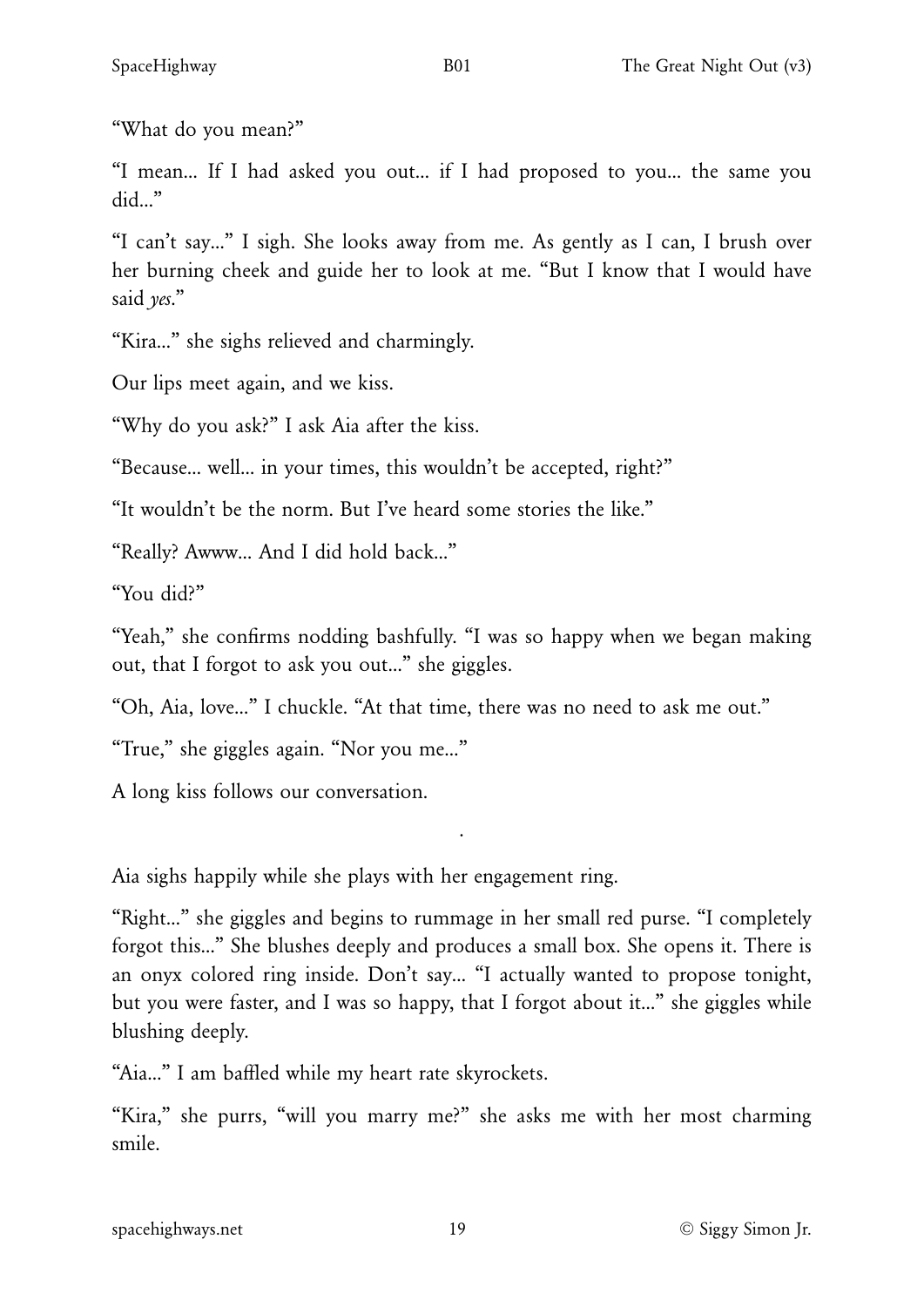"Of course, Aia, my love," I confirm in joy.

Aia puts the ebony ring on my ring finger.

We both giggle and chuckle. A joyful kiss follows.

"We're a perfect match," giggles Aia.

"Yeah…" I chuckle.

"Such a beautiful blue gem…" she says charmingly, looking at her ring.

"It's a blue diamond. I got it on this last haul in jewelry shop I found by chance."

"Really? It's beautiful."

"Not even near your beauty, Aia."

"Oh, you…" she giggles.

"And this ring…" I look at the ring she gave me, "looks stunning."

"It's orxynnium, a rare mineral from Mars, as rare as diamonds," she explains with a charming smile. "It's only given as gems on special occasion to the persons you love. Perfect for a handsome man like you," she adds smiling radiantly.

"Aia… I love you so much…"

"I love you so much, Kira…"

We keep making out until our car stops in front of our home.

Turangalîla opens the door. Once outside, I help Aia out of the expensive limousine.

"I hope you had a joyful afternoon, ma'am, sir," our chauffeur says bowing deeply to us.

"It was really pleasurable," I confirm.

"Definitely," Aia adds giggling.

I transfer Turangalîla a large tip for her excellent service. The car's rent was already deducted after I reserved it.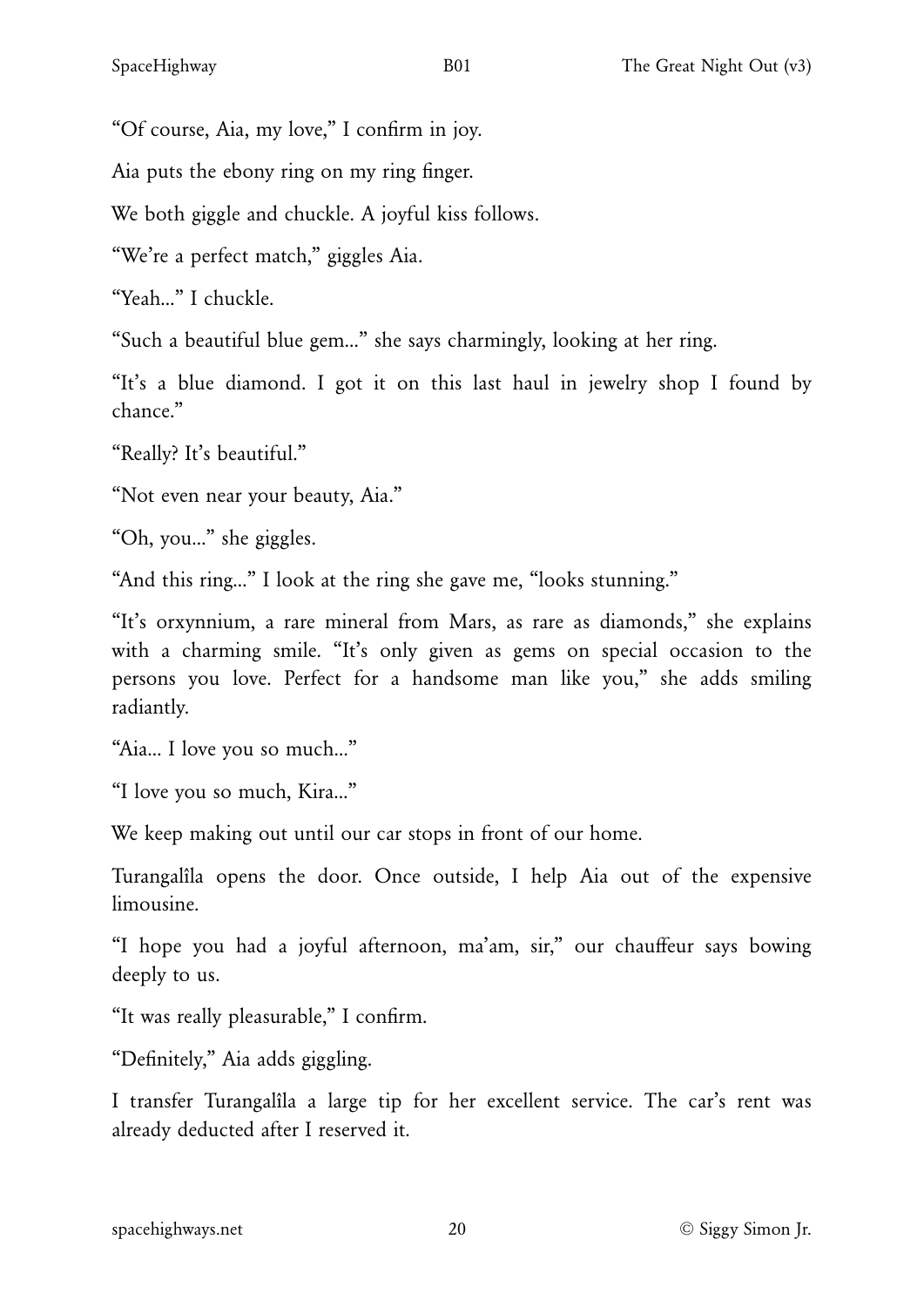"My thanks," she says and bows again. "It was a true pleasure to be your chauffeur. I hope a further occasion arises in which I would have the same pleasure."

·

"I hope so," Aia giggles.

Turangalîla bows again to us and bids us a good night and a loving future.

The door to our apartment closes behind us.

Aia twirls around and falls into my arms.

"Kira~" she purrs lusciously, "I love you~"

"I love you, Aia."

Our lips meet for a passionate kiss.

As we kiss, Aia begins to undress me. There goes the hat, there flies the coat… I reciprocate and zip her dress down. It falls easily.

"*Fufufu*~" Aia giggles aroused as I lift her up in my arms and carry her to the sofa. "Let's pick up where we left…" she purrs coyly.

I just respond with more kisses while she sits onto my lap.

We begin to caress each other's back. My fingers immediately get stuck in her bra's strap. A pinch and a sharp movement later, the bra flies towards an uncertain destination.

Aia begins to giggle into our kiss. We break our lip contact…

"See?" Aia giggles. "That's why I never wear a bra at home, you'd tear it off me instantly…"

"Oh, Aia…" I chuckle.

"Now you may, anytime…" she giggles coyly.

Our lips meet again, and our tongues begin their erotic dance. Her slightly longer tongue than any of the human girls I've dated makes our new activity even so slightly more exciting.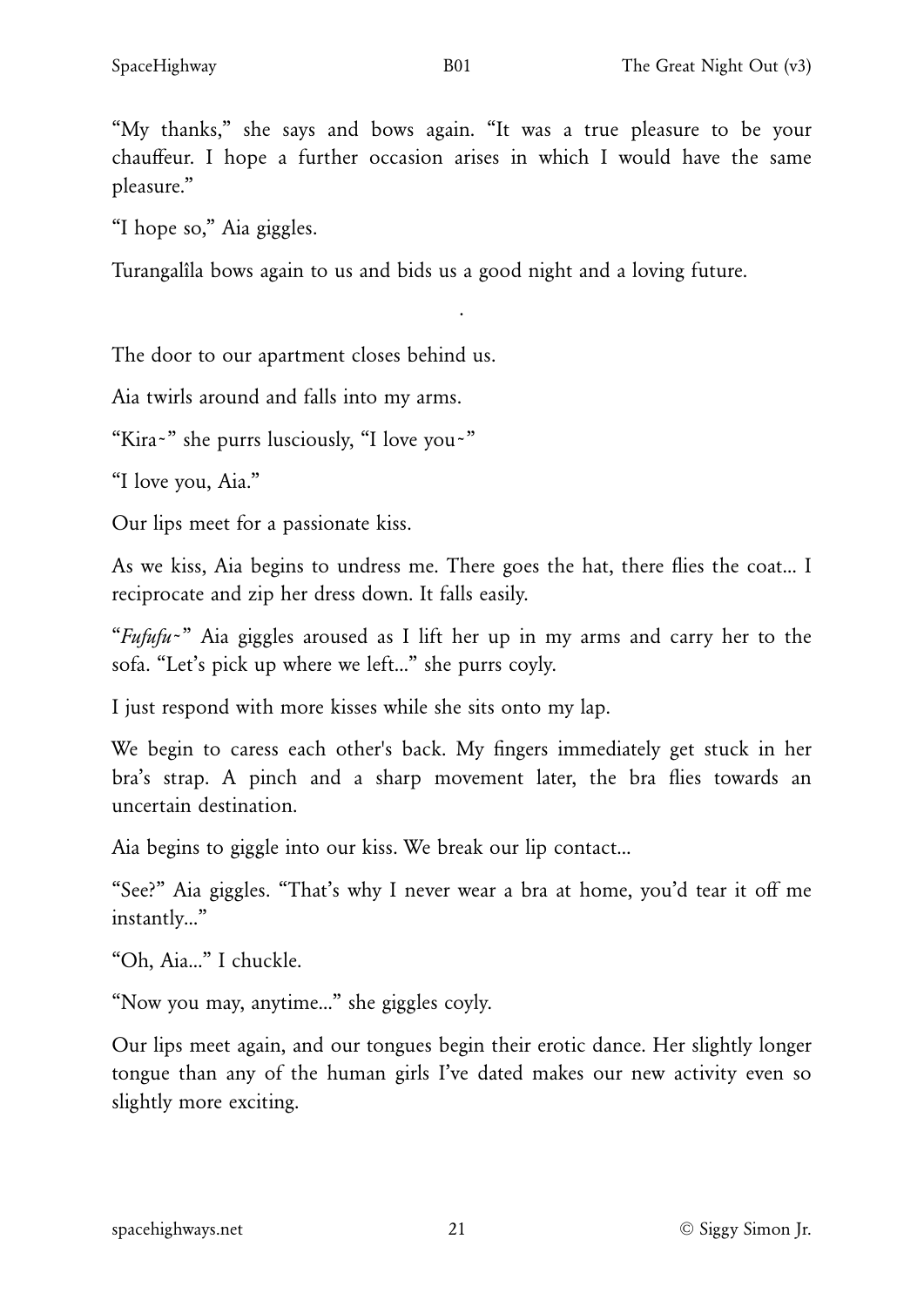Exploring our backs, I reach her lower back with one hand but refrain from going lower yet. Aia moans into our kiss, and one of her hands meet mine. She moves my hand lower until I grope her firm ass cheek.

I begin to massage her bottom through her sheer panties while she begins to breathe heavier into our kiss. Her hands flow down my back, seems she wants to reciprocate… but her hands are stopped by the pants I'm still wearing…

She begins to fumble on the buttons of my pants. Slightly frustrated, she breaks our kiss and jumps from my lap. Without a word, I lift my ass from the sofa, and she pulls my pants down. Once freed, Aia throws them away and occupies her seat, my lap, again.

"More…" she moans and giggles before our lips meet yet again.

Finally freed from the disturbing pants, Aia attacks my ass cheeks as if her life depends on it… Her kisses and caresses become more assertive by the minute. We already moan into our kisses and only break lip contact for short gasps of air.

Suddenly, she leaves my back and ass in peace and takes my hands, moves them upwards, and places them firmly on her perfect tits… She arcs a bit back while trying to keep our kiss alive but has to break it as she makes my palms brush against her.

"Kira~" she moans. "Touch me~"

"My love~" I whisper into her ear while I gently yet firmly cup her breasts and begin to caress them.

Unable to hold back anymore, my hands explore her tits. Aia moans in bliss while I accompany the caresses on her boobs with licking her pointy ears. Her reactions tell me that both, her ears and breasts, are really sensible.

She arcs her back even more in her bliss, and almost falls from my lap.

"Careful, darling," I say and guide her to lie down on the sofa.

"More, Kira, love~" she purrs. "I love what you're doing~" she whispers seductively while she holds the back of my head and neck and pulls me to yet another kiss.

I break the long kiss and begin to float downwards, licking and kissing her skin. From her chin, along her neck, until I reach her beautiful tits.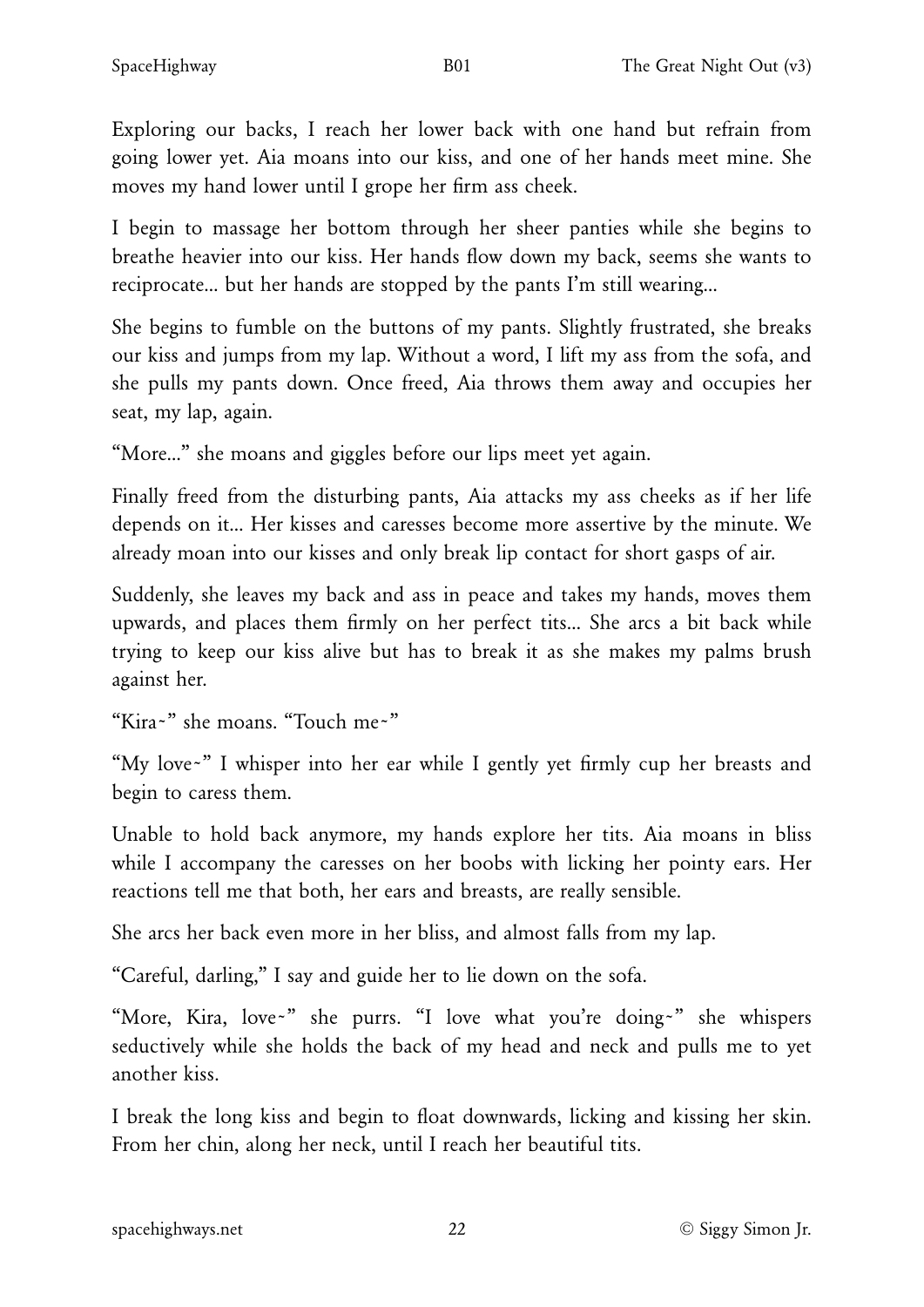"The necklace…" she groans.

Carefully, I help her to take her beautiful yet bothering necklace off and lie it on the small table at the sofa's side, then I float back to the caresses.

A sexy moan or sigh follows each and every kiss I leave on her blueish skin. Her hands and finger roam my skin in reach. Her caresses are a pleasure in itself.

I look up at her, into her sparkling, lustful eyes. She licks her lips invitingly. "More~" she whispers.

Her sexy reactions are such a turn-on. I have no time to wonder about why it's so easy for me to contain my animal instincts and not to jump over her. I love the feeling of pleasing her…

Aia's voice becomes louder… No more gentle moans and whispers… Her moans and gasps come out naturally. Either she finally is able to relax and displace her shame, or I'm doing just what she loves the most.

"Kiiirahh~" she suddenly moans, and her body twitches. Don't say…

Aia moans long and deeply calling my name.

"I love you, Kira~" she whispers still gasping for air.

"I love you, Aia," I say and give her a peck.

"My first time…" she gasps, "I've come from my tits… just from fondling 'em…" she adds giggling lusciously.

"Really?" I ask her.

"*Hm*~" she confirms with a hum and nods. She begins to move us around until she is on top. "Time to give you some affections," she giggles sensually.

Our lips meet again, and we make out until she breaks our kiss and imitates what I had done to her.

Her kisses and caresses float down over my chest while she looks at me with lustfilled eyes. Her caresses and kisses are gentle yet so arousing. I even moan from her alluring touches… She truly is the most wonderful woman I've ever met.

As she reaches my slips, she begins to giggle.

"So vigorous. These slips don't cover you much…" she coos.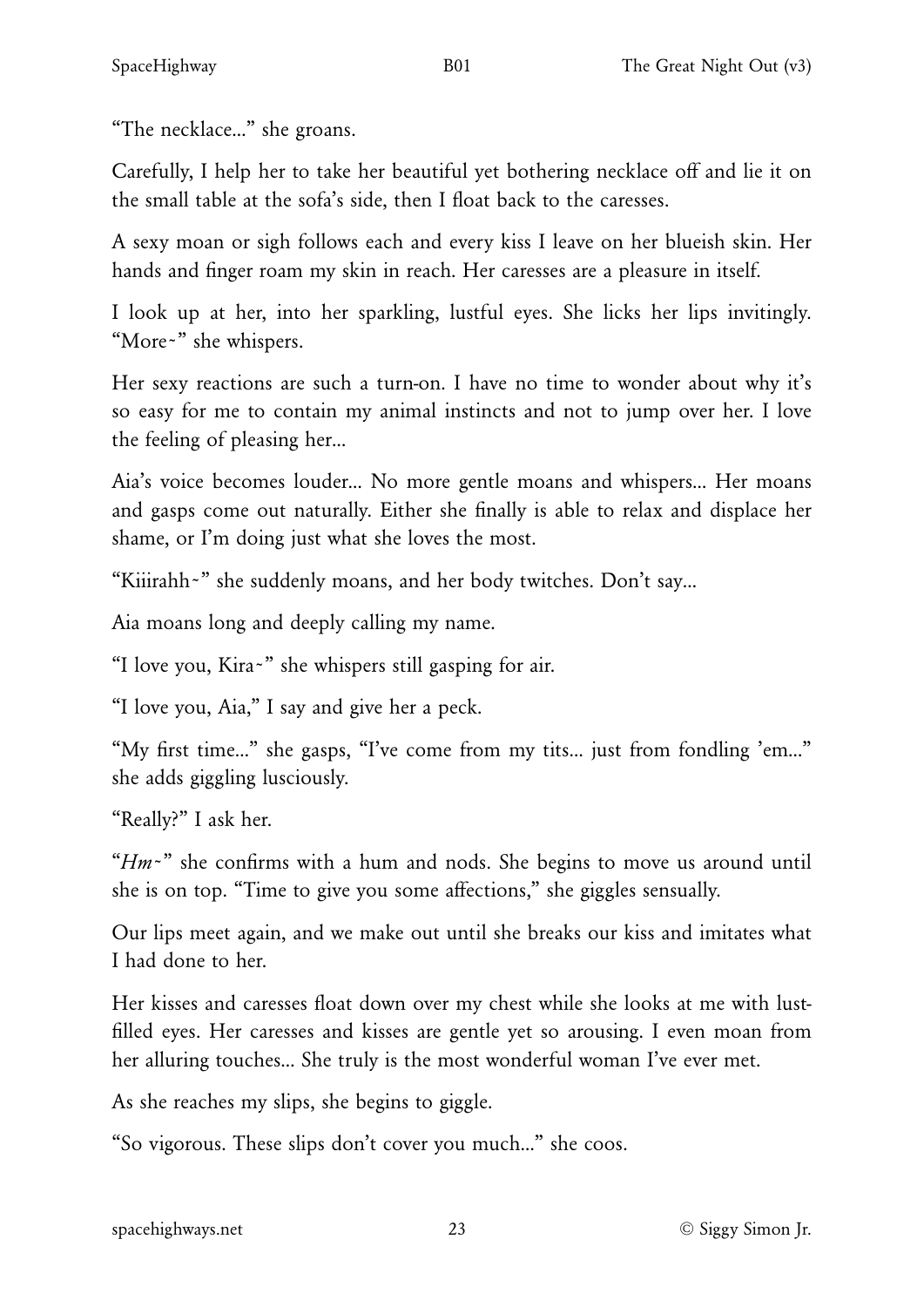"That's why I usually don't like them…" I say in a sigh.

"Usually?" she asks with a coy smile.

"Not anymore," I chuckle.

"Oh, you, my love…"

A sensual giggle later, she takes my slips off me.

"Aiaahh~" I moan deeply as she begins to pleasure my member.

Fuck! Is she good! Not really experienced, but her loving affections are even more of a turn on. And her way of looking into my eyes…

Damn, I love this woman.

I've never dreamt of her giving me head would feel so good… I've actually never imagined of her wanting to do it, less on our first night together.

I… cannot… hold it… anymore…

I warn her that I am about to come, expecting she would back up.

But… she doesn't…

"Aiaaahh~" I scream in moans.

Such a damn great orgasm! I cannot believe it…

Aia smirks but keeps her lips sealed. She irradiates pure passion. She swallows something… My heart skips a beat. Who has thought that such a sweet woman would do it…

"I love you, Kira," Aia coos as she crawls up towards me. "Right," she giggles lusciously and reaches for a bottle of water standing on the small side table.

She takes a sip, clearly rinsing her mouth, and swallows it.

After her impromptu cleansing, she giggles again and lies on me. She asks for a kiss. I can't say *no*, and less after she interrupted our sensual moment to *clean* herself.

Our hands roam our bodies. I reach Aia's sheer panties, and my fingers begin to enter beneath the fabric.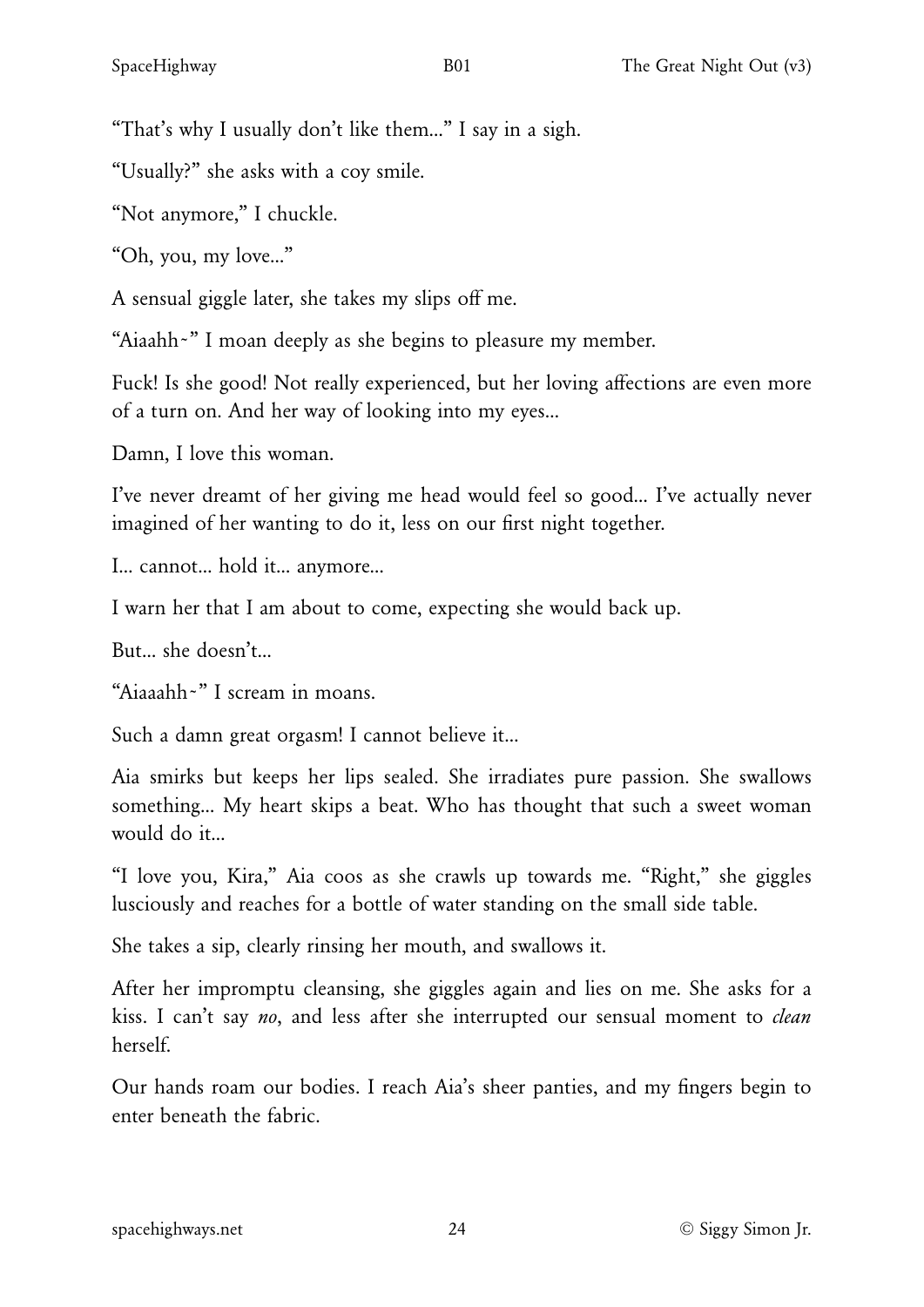Aia moves herself a bit to give me better access. But she seems to feel uncomfortable on the sofa…

"Let's go to bed~" she purrs lusciously.

"Yeah…"

I stand up and lift her up.

Aia giggles amorously while I carry her to the bedroom and lie her down on the ample bed.

She extends her arms for an embrace. Of course, I accept.

We keep making out for a while until I break our lip contact and begin kissing her neck. I float down with the kisses as before while I keep caressing my beloved's beautiful skin.

This time, I don't keep my affections just on her breasts, but flow down. I kiss her chest beneath her tits. I follow the slightly defined muscle-lines. Her daily workout shows its results, and is such a turn-on.

She giggles lusciously, moans, and sighs with every kiss. A burst of giggles emerges from her as I kiss her delicate navel. It seems she's a bit ticklish here…

I keep floating down, kissing every inch of her.

Suddenly, the texture changes… my lips touch something silken… I reached her sheer panties.

I look up, Aia is looking at me with dreamy eyes, unable to hide her expectation to what is to come.

Her hands reach mine and guide them towards her silken underwear. Eagerly and quite assertive, she pushes my hands down as I hook into the sparse clothing.

I take a deep breath. I'm about to uncover her last place I've never seen before…

Aia's hands on mine jerk down aggressively, pushing her panties further down, she's truly expectant.

I sit back and gently close her legs and take her panties off.

She's even randier than before…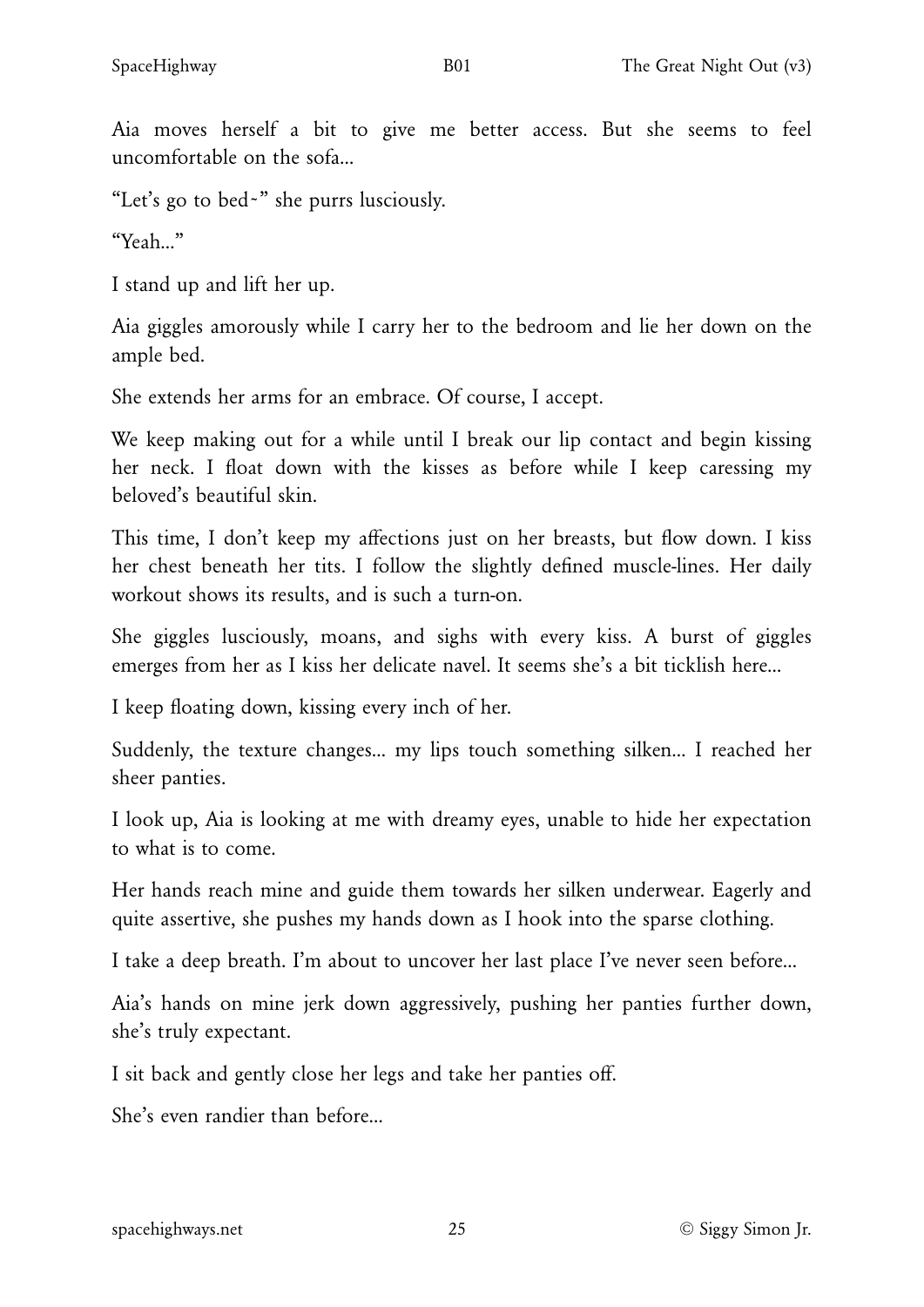I'd love to jump over her right now. But I promised her, and myself, to make our first time really special.

Her legs are still closed, and I begin to kiss her feet. She even painted her toenails red… Aia giggles and moans. Slowly, I open her legs while I gradually kiss her skin upwards. Meanwhile, I praise her and don't stop telling her how much I love her.

Reaching her thighs, I kiss each of them and steadily near her sex. My hands roam the flesh of her legs and thighs. Aia's breath becomes rougher. She looks lustfully into my eyes.

As I go down on her, she answers with loud moans, deep sighs, and short gasps while calling my name. Her hands keep on caressing my scalp, and, from time to time, she pulls on my hair.

Her breath becomes irregular. Her moans become intenser, her gasps shorter.

"Kiiiraahh~" she cries as her hips buck.

I gasp for air as she nearly drowns me between her closing thighs.

Finally, she lets me go, and I crawl up. Still shuddering and gasping, she asks for a kiss. I kiss her filled with passion.

"This…" she gasps after we broke the kiss, "was… my best orgasm ever…" she says with a luscious smile.

"Aia, my love… Anything for you," I tell her while I brush through her wild, disheveled hair.

"I want you~" she purrs coyly.

"Me too," I whisper randy. "Ah, protection…"

Fuck, fuck, fuck! I completely forgot about the condoms! Damn dumbass! How could I? How could I forget something so important?

Aia giggles and rolls to her right. She opens the nightstand and produces a small, brightly colored box.

"Remember these?" she giggles.

"The retro-condoms…" I chuckle. I open the box. "One's missing…" I observe.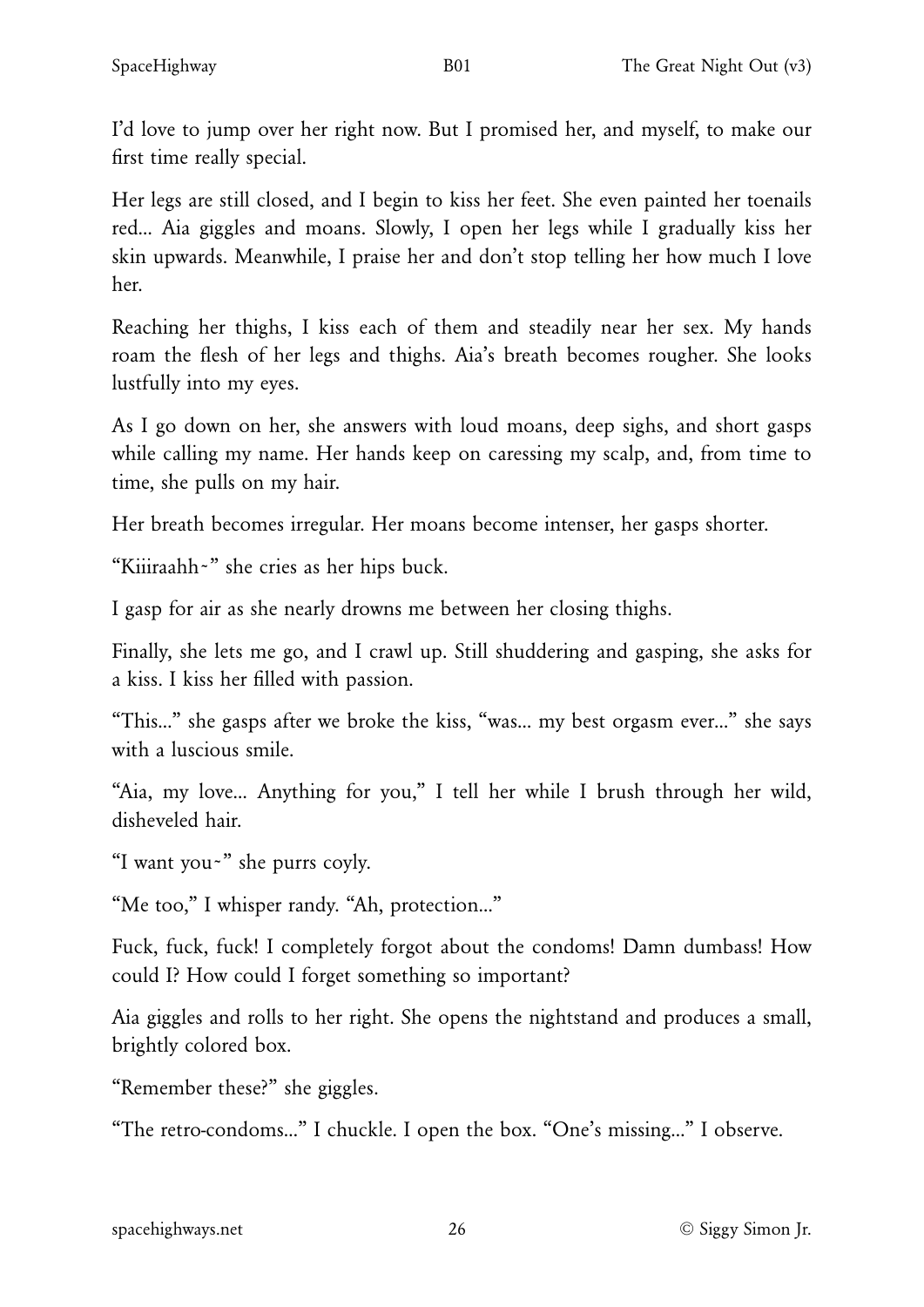"Yeah~" Aia giggles. "I was curious. So I opened one…" she confesses blushing deeply and giggling.

"Oh, Aia," I chuckle. "Don't worry, I know how they work."

"Kira~" she giggles lusciously.

Aia lies back and invites me to her. Once donned the rubber, I crawl over her and kiss her.

"Kira, my love. Please, be gentle. It's my first time…" she confesses blushing.

I open my eyes wide but nod. "I'll be as gentle as possible. Do you want to be on top? That way, you'll be in control and can stop if it hurts."

"Oh, Kira~" she purrs. "I don't think I have the strengths right now. Later, okay?" she adds sultry.

"Sure, my love," I chuckle at her luscious smirk.

After another kiss, she interrupts me…

"Sorry…"

"Huh? What is it, love?" I ask her concerned.

"Even… if… it's my first time…" she says blushing, " I don't have a hymen… I lost it… I suppose from exercising, masturbating, or the like…" she confesses clearly concerned about it.

I caress her burning cheek.

"I don't care about such things, Aia dear. Being with you, together, is all that counts for me," I say brushing through her long beautiful hair.

"Thanks, my love~" she purrs. "I—I'm ready," she stutters. I am unsure if she stutters of concern or lust. She is so alluring. Even if our moment broke briefly, the mood is back.

I kiss and caress her with the intention to calm her.

She clearly relaxes and becomes assertive again.

Aia grasps my ass cheeks and pulls me against her.

As gentle as possible, I sink into her while she guides me firmly…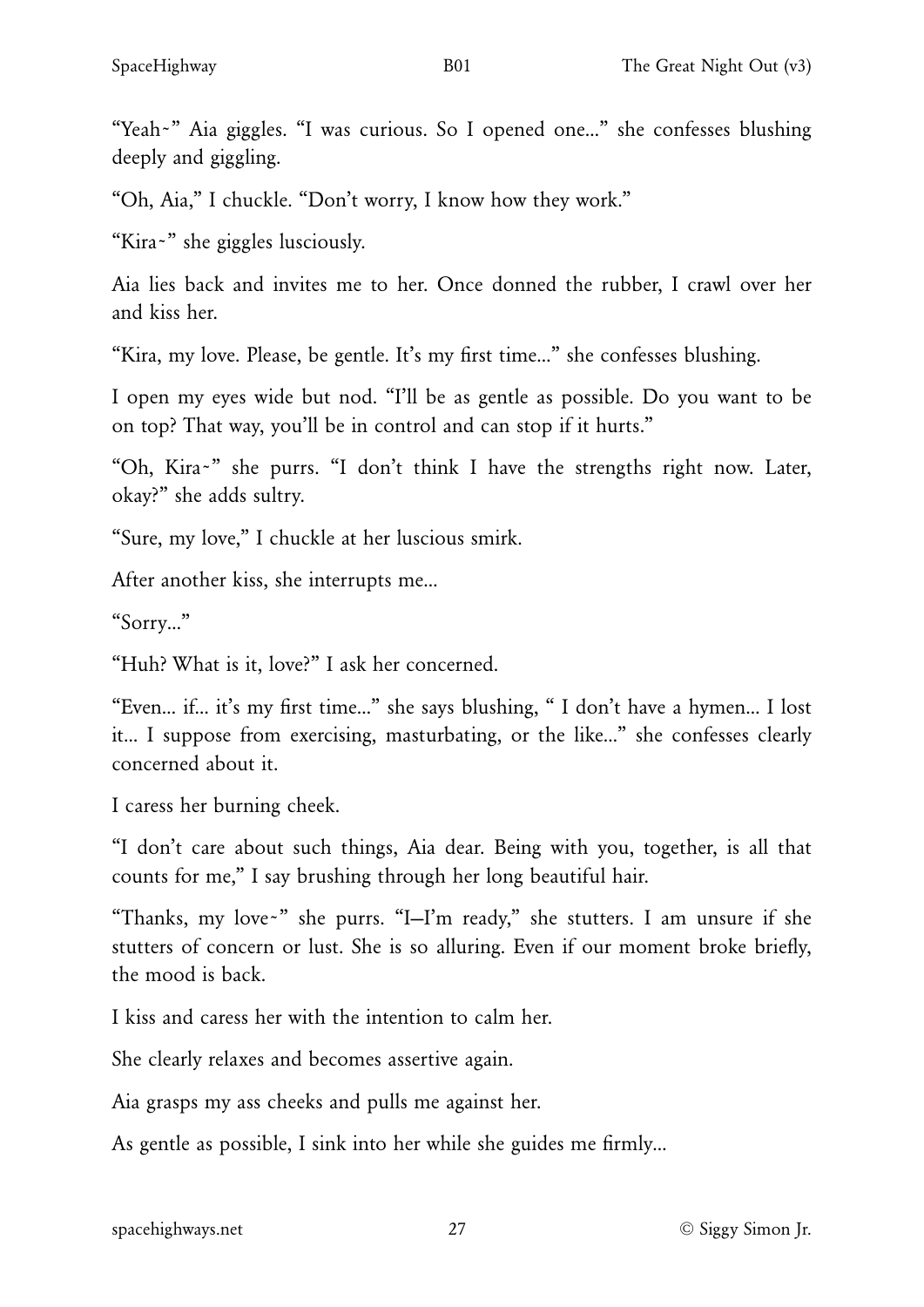I look into her eyes. I jolt watching a tear rolling down her cheek.

"Does it hurt?" I ask concerned. "Should I stop?"

"No~" she whispers. "I'm just so happy. I'm finally joined with you, the man I love so much."

"Aia, darling, you're so lovely. I love you so much."

"Kira~ I love you~" she sighs. "You may go on~" she adds sultry. "I want you."

I kiss her, I cannot avoid it, I love her so much.

 $\ddot{\cdot}$ 

Aia's body jolts and jerks while she screams and moans my name into the skies.

Luckily, I am able to hold back my own release, and pet and kiss my beloved Aia while she comes down from cloud nine.

"I love you~" she gasps.

"I love you, Aia, so much," I whisper.

She rolls me over, and lies on me. Our hair is disheveled, our bodies drenched in sweat… but we gleam in happiness.

"I'm so happy," she purrs. "So ecstatic. Now I really feel the happiest girl of the universe. Here, right now, in your arms, my body shivering, recovering from the best orgasm ever…" she giggles.

"I am the same, Aia," I sigh happily. "You and I, here, together."

"As a couple, engaged," she adds sighing joyfully. "And we finally made love, even on our first date…" she sighs dreamily. "Ah…" she suddenly jolts, "but you didn't come, right?" she asks me preoccupied. "Did something not—"

"I held back, dear," I interrupt her. "I wanted to give you all on our first time."

"Oh, Kira~" she charms. "But you shouldn't have. You already gave me everything I could wish for…" she says followed by a happy sigh. "Ready for round two?" she asks impishly.

"With you? Always," I say and give her a peck.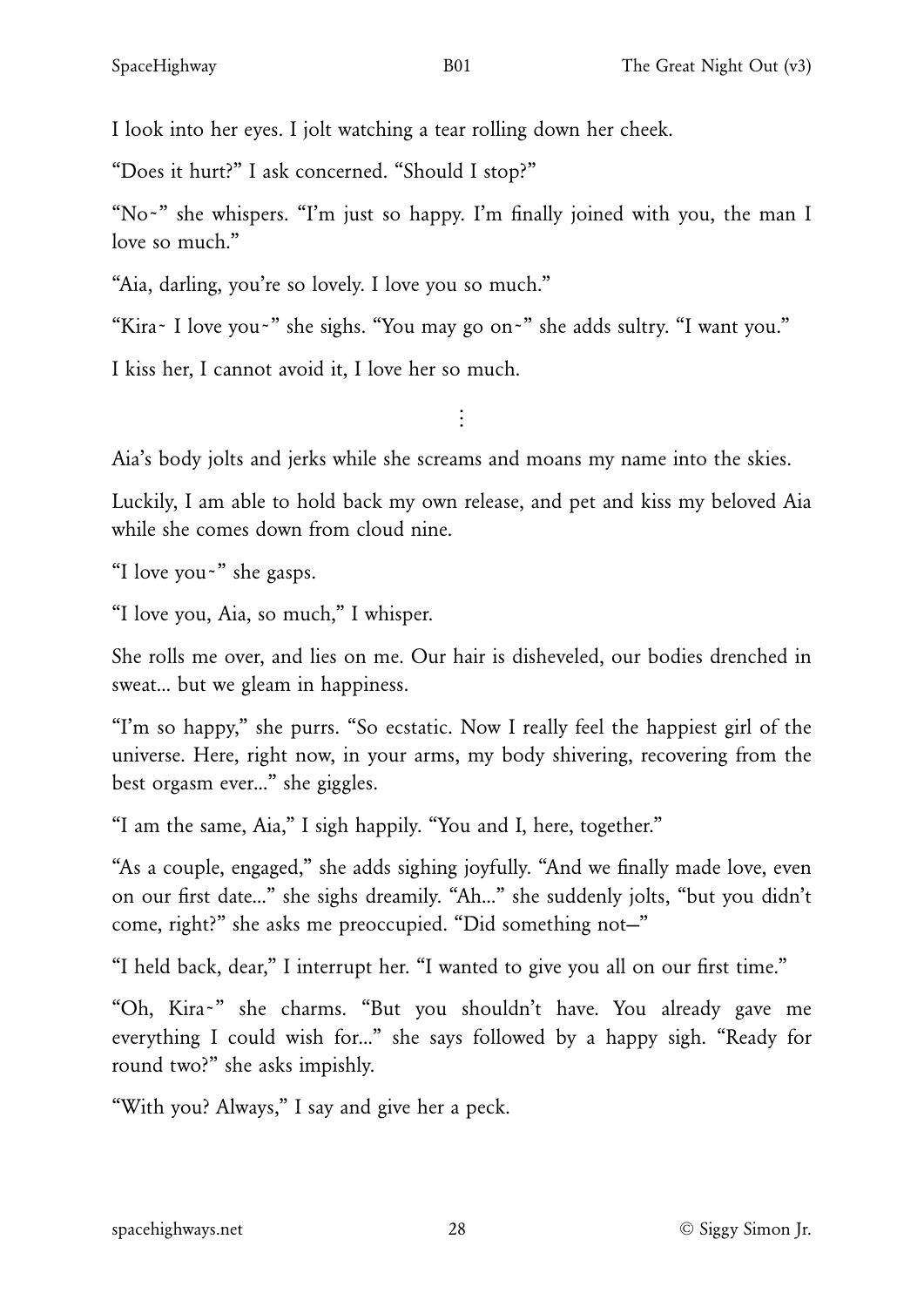"Oh, you~" she giggles. "Didn't you want me on top?" she asks coyly and bucks her hip.

I respond with a moan and a smirk. She takes it as an affirmation and begins to wave her hips.

At first, she moves a bit awkwardly until she finds her pace. Nevertheless, the new sensation drives me mad.

The bedroom is filled with a moan concert, being us two the sole vocalists.

A jolt flashes up my spine… I reached the breaking point of pleasure. I scream Aia's name as the pleasure overwhelms my senses. Her screams follow mine, and her body rocks heavily over me.

We cry our names into the skies as we reach nirvana.

"I love you, Aia~" I whisper breathlessly.

"I love you, Kira~" she also whispers breathlessly.

We kiss long and passionate.

"More…" Aia whispers sultrily.

 $\vdots$ 

# **SI**

To be continued in:

SpaceHighway: *The Queen and the King* B002 ~ The Queen and the Phoenix, The Couple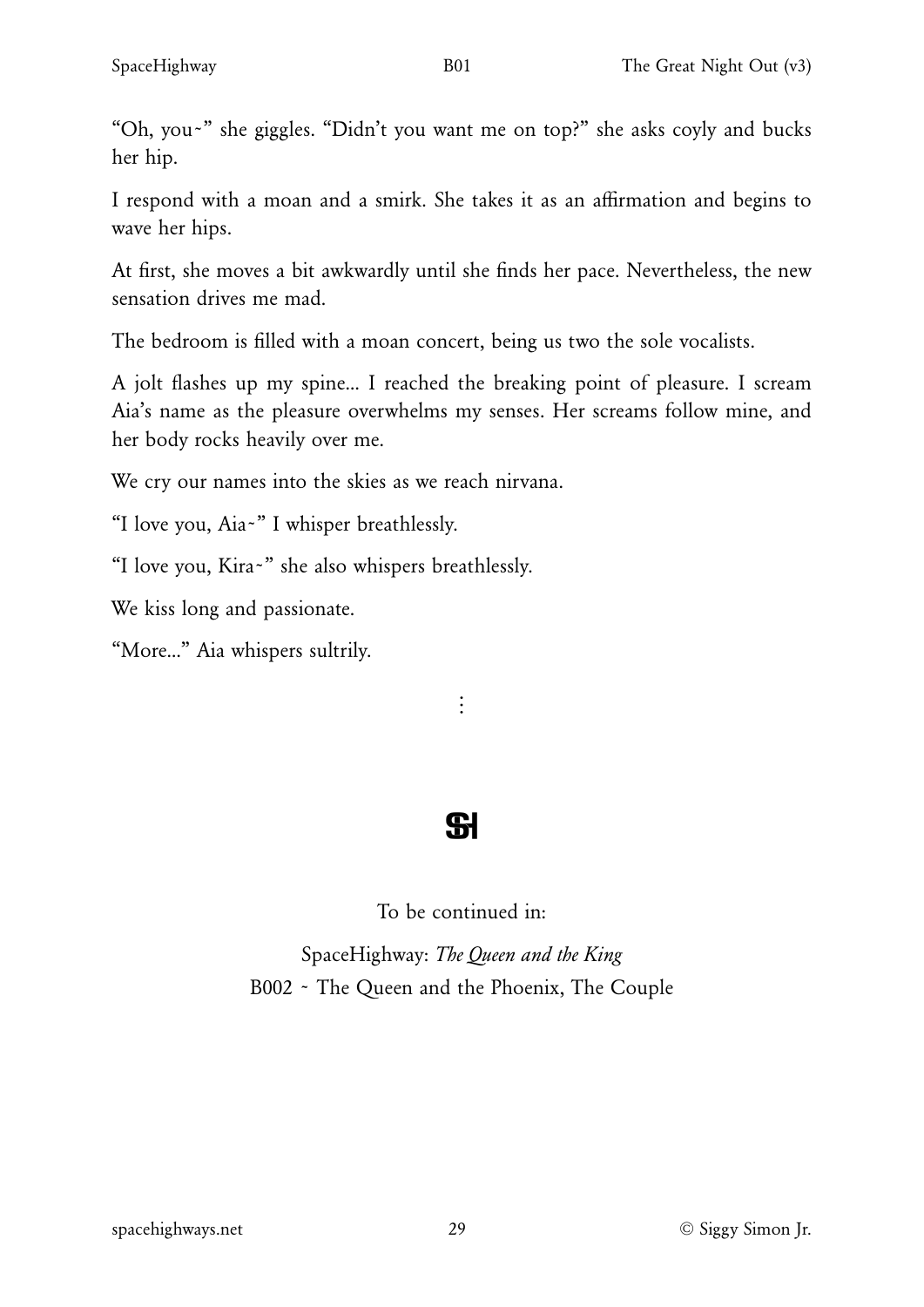#### Thank you, patrons!

A huge thank you to all patrons supporting **[SpaceHighway](https://www.patreon.com/spacehighway)** [on Patreon!](https://www.patreon.com/spacehighway)

#### Especially to

#### all the Aces of the ISTM

• Al

### and all the Instructors

- Ana del Hierro
- Siegi Simon Sr.

You could be on this list! Support [SpaceHighway](https://www.patreon.com/spacehighway) [on Patreon!](https://www.patreon.com/spacehighway)

 $\mathbf{S}$